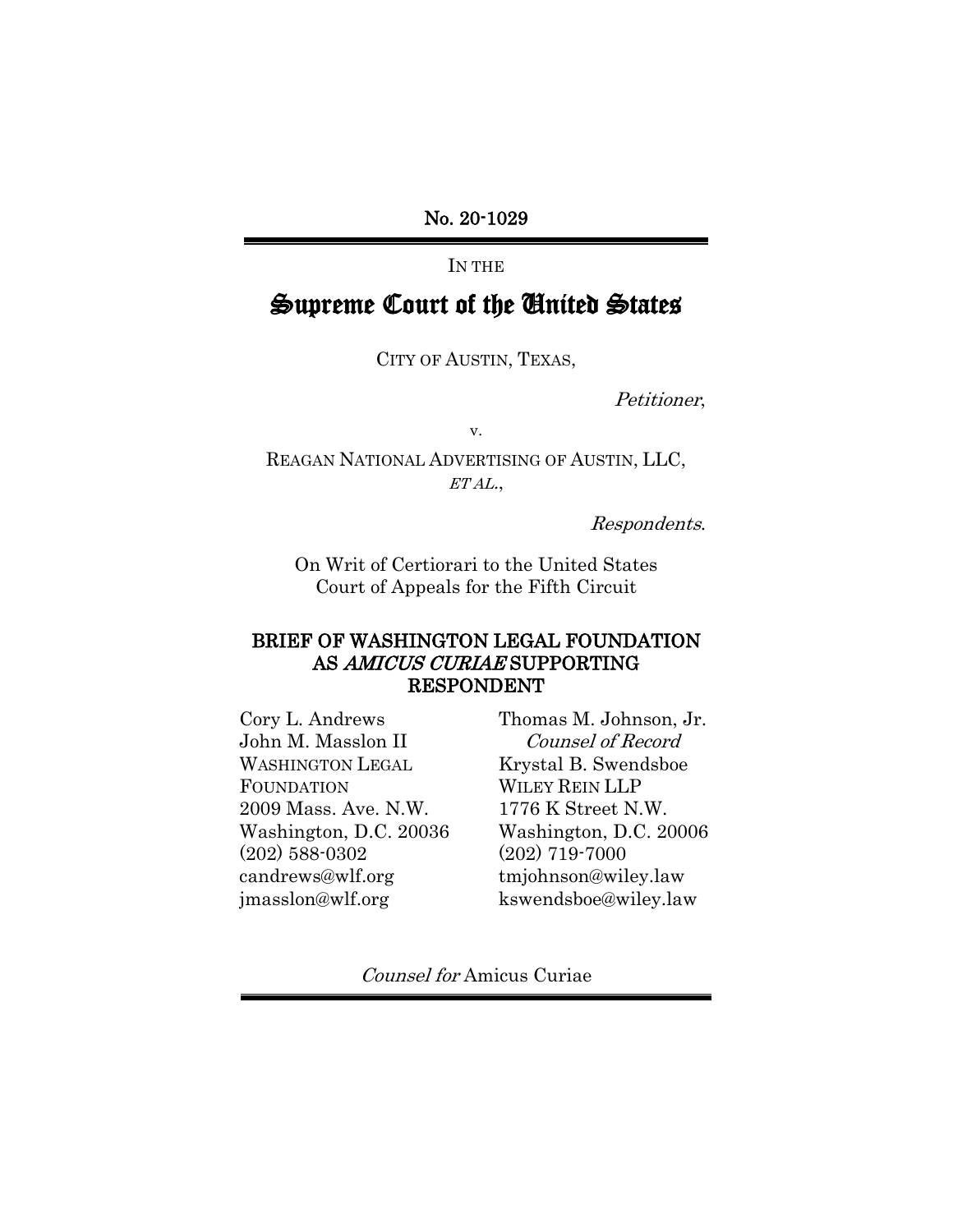# TABLE OF CONTENTS

## Page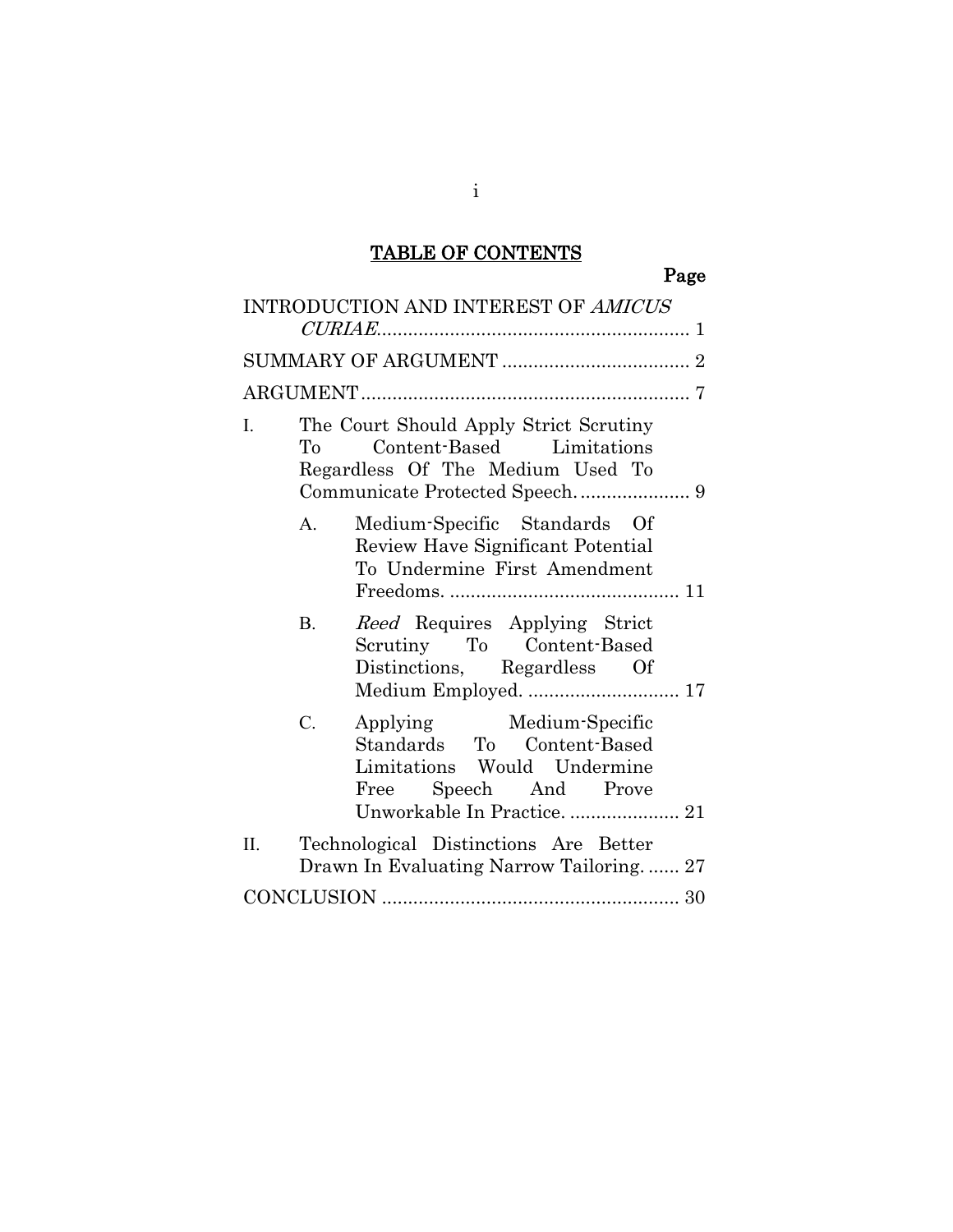## TABLE OF AUTHORITIES

Page(s)

# Cases

| Barr v. Am. Ass'n of Political<br>Consultants, Inc.,                |
|---------------------------------------------------------------------|
| Clear Channel Outdoor, Inc. v. Dir,<br>Dep't of Fin. of Bal. City,  |
| Columbia Broad. Sys., Inc. v. Democratic<br>Nat'l Comm.,            |
| Consol. Edison Co. of N.Y., Inc. v. Public<br>Serv. Comm'n of N.Y., |
| Denver Area Educ. Telecomm.<br>Consortium, Inc. v. FCC,             |
| FCC v. League of Women Voters,                                      |
| FCC v. Pacifica Found.,                                             |
| Greater New Orleans Broad. Ass'n, Inc.<br><i>v. United States,</i>  |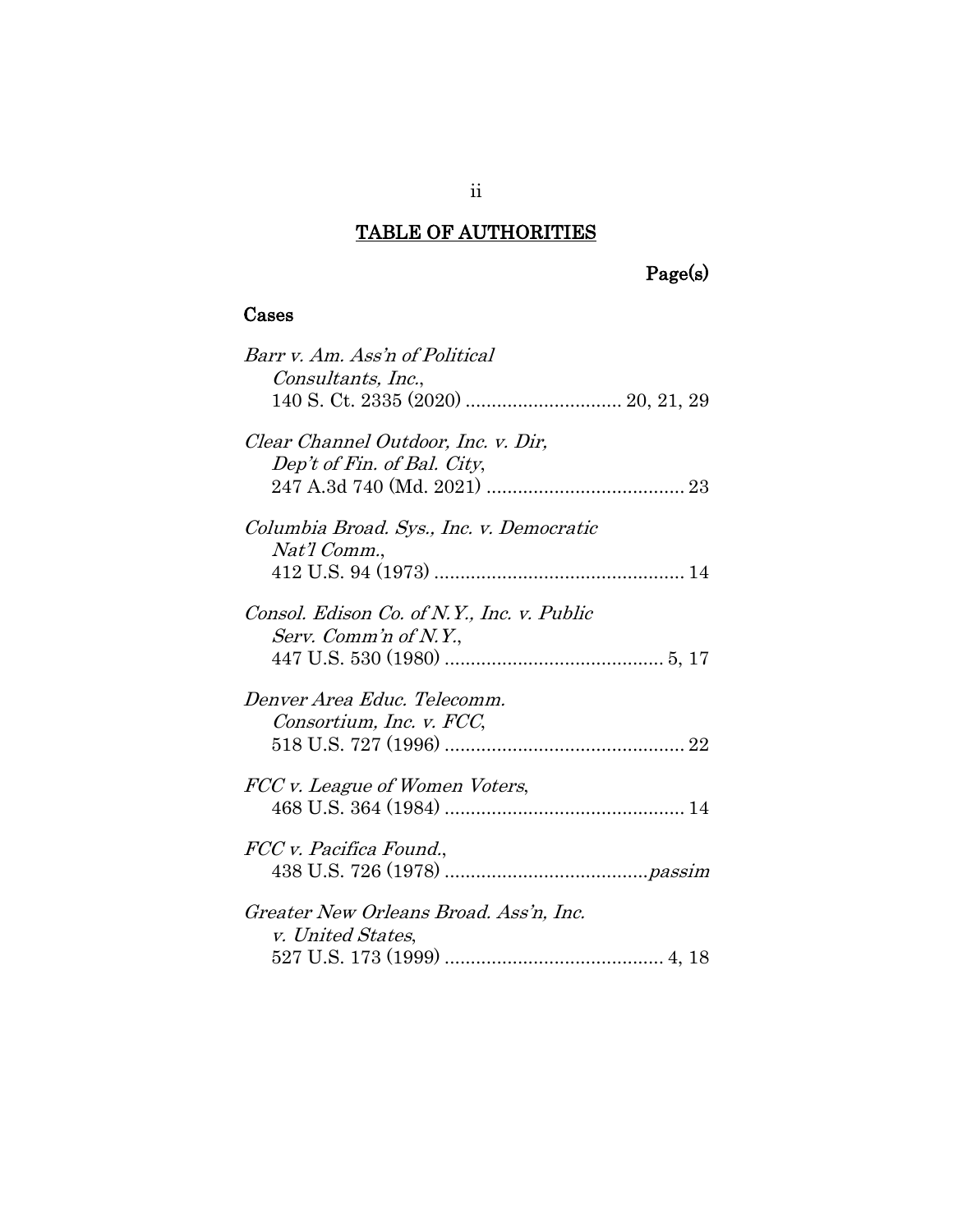# Page(s)

| Greer v. Spock,                                                |
|----------------------------------------------------------------|
| Heffron v. Int'l Soc. for Krishna<br>Consciousness, Inc.,      |
| Joseph Burstyn, Inc. v. Wilson,                                |
| Kovacs v. Cooper,                                              |
| Lehman v. City of Shaker Heights,                              |
| Merck & Co. v. United States Dep't of<br>Health & Hum. Servs., |
| Metromedia, Inc. v. City of San Diego,                         |
| Red Lion Broad. Co. v. FCC,                                    |
| Reed v. Town of Gilbert,                                       |
| S.E. Promotions, Ltd. v. Conrad,                               |

iii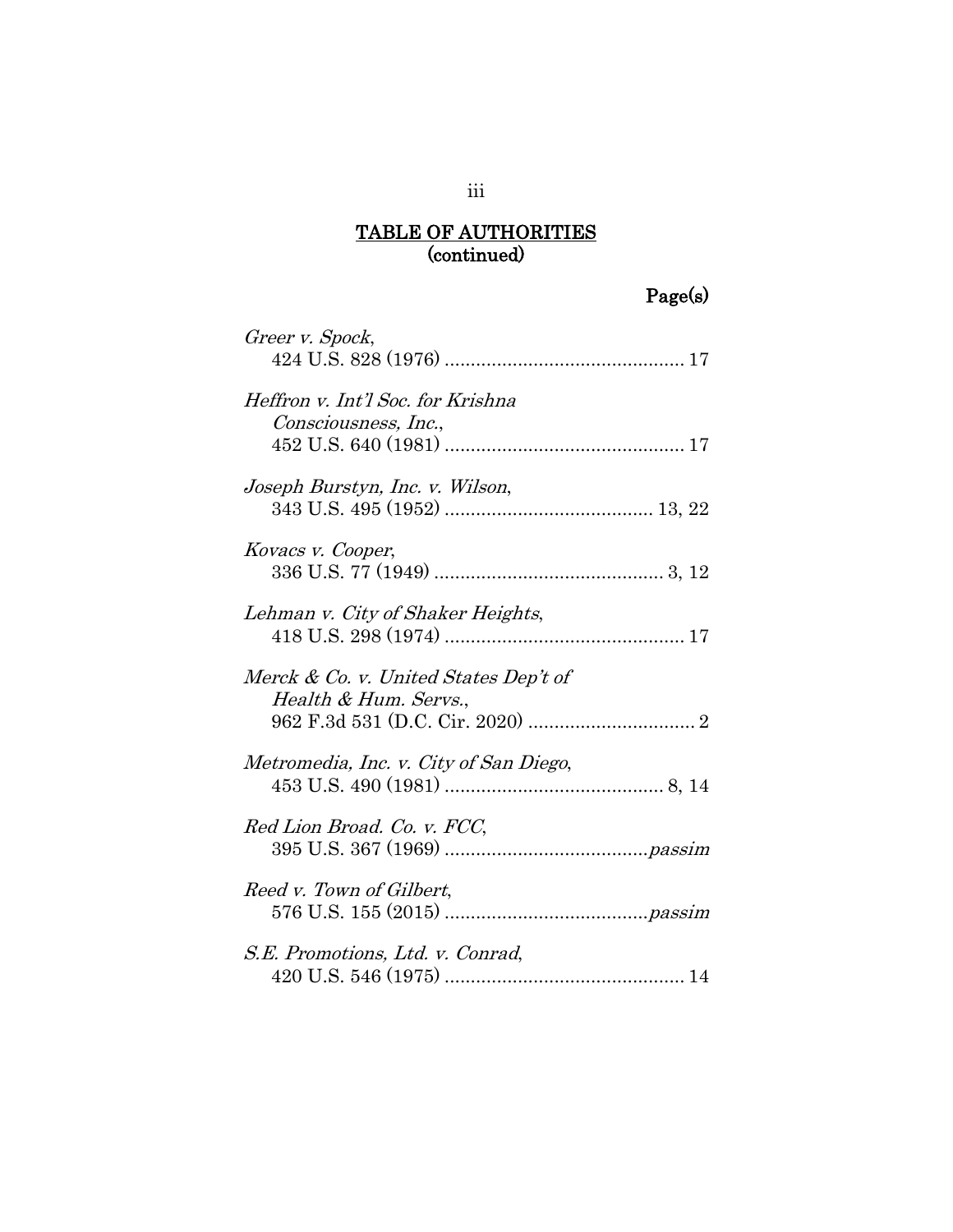# Page(s)

| Sorrell v. IMS Health Inc.,               |  |
|-------------------------------------------|--|
| Turner Broad. Sys., Inc. v. FCC,          |  |
| United States v. Playboy Ent. Grp., Inc., |  |

## Constitution and Statutes

| Communications Act of 1934. Pub. L.     |
|-----------------------------------------|
| Highway Beautification Act of 1965,     |
| Telecommunications Act of 1996, Pub. L. |
| <b>Other Authorities</b>                |
| Inquiry into Section 73.1910 of         |

| <u>hquity mto because to, roro or</u> |  |
|---------------------------------------|--|
| Comm'n's Rules & Reguls.              |  |
| Concerning Gen. Fairness Doctrine     |  |
| Obligations of Broad. Licensees,      |  |
|                                       |  |
|                                       |  |

## iv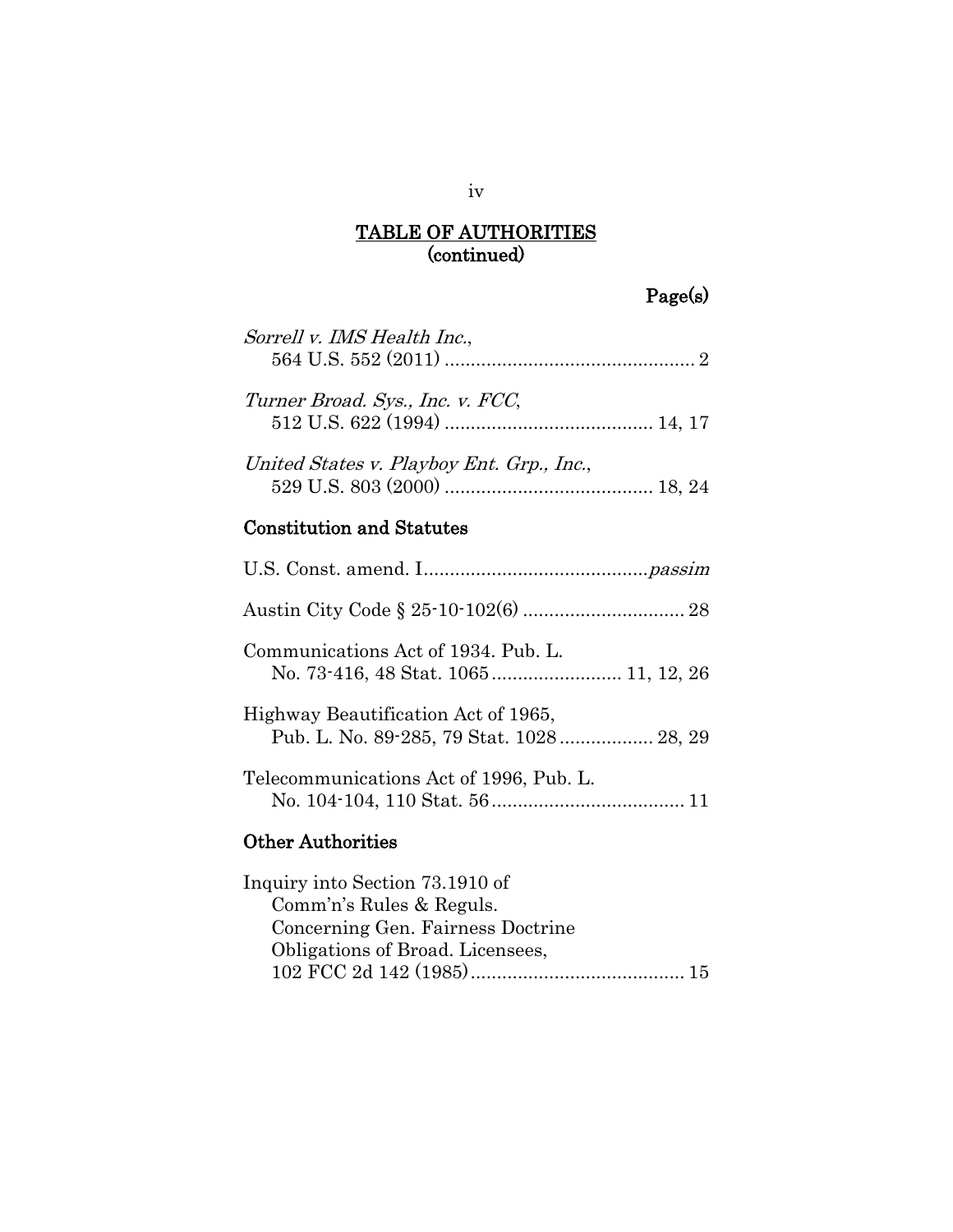# Page(s)

| R.H. Coase, THE FEDERAL                     |
|---------------------------------------------|
| COMMUNICATIONS COMMISSION,                  |
|                                             |
| Oliver Darcy, Social media algorithms to    |
| face scrutiny as lawmakers look to          |
| curb misinformation, CNN Business,          |
| Apr. 27, 2021,                              |
|                                             |
| Toni Fitzgerald, Number Of Cord             |
| Cutters And Cord Nevers Has                 |
| <i>Tripled Since 2014</i> , Forbes, May 27, |
|                                             |
| Bob Greene, When the Post Office Was        |
|                                             |
| About 6 in 10 young adults in U.S.          |
| primarily use online streaming to           |
| <i>watch TV</i> , Pew Research Center,      |
| Sept. 13, 2017,                             |
|                                             |
| J. Gregory Sidak, TELECOMMUNICATIONS        |
| IN JERICHO,                                 |
|                                             |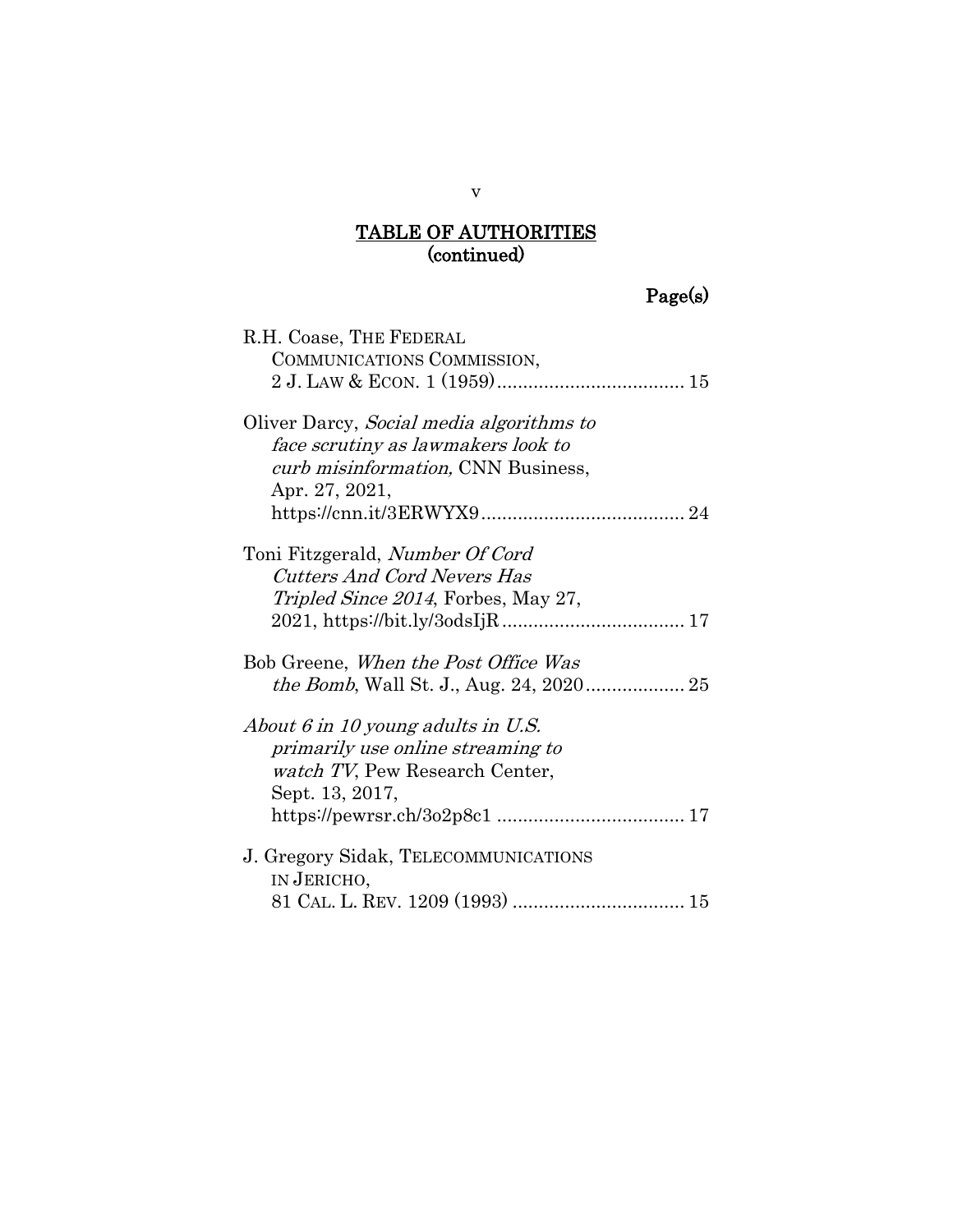# Page(s)

| Laurence H. Winer, THE SIGNAL CABLE<br>SENDS-PART I: WHY CAN'T CABLE BE<br>MORE LIKE BROADCASTING?,                                                 |
|-----------------------------------------------------------------------------------------------------------------------------------------------------|
| Christopher S. Yoo, THE RISE AND<br>DEMISE OF THE TECHNOLOGY-<br><b>SPECIFIC APPROACH TO THE FIRST</b><br>AMENDMENT, 91 GEO. L.J. 245 (2003) 16, 24 |
| Christopher S. Yoo, VERTICAL<br><b>INTEGRATION AND MEDIA REGULATION</b><br>IN THE NEW ECONOMY,<br>19 YALE J. ON REG. 171 (2002)  11, 26             |

## vi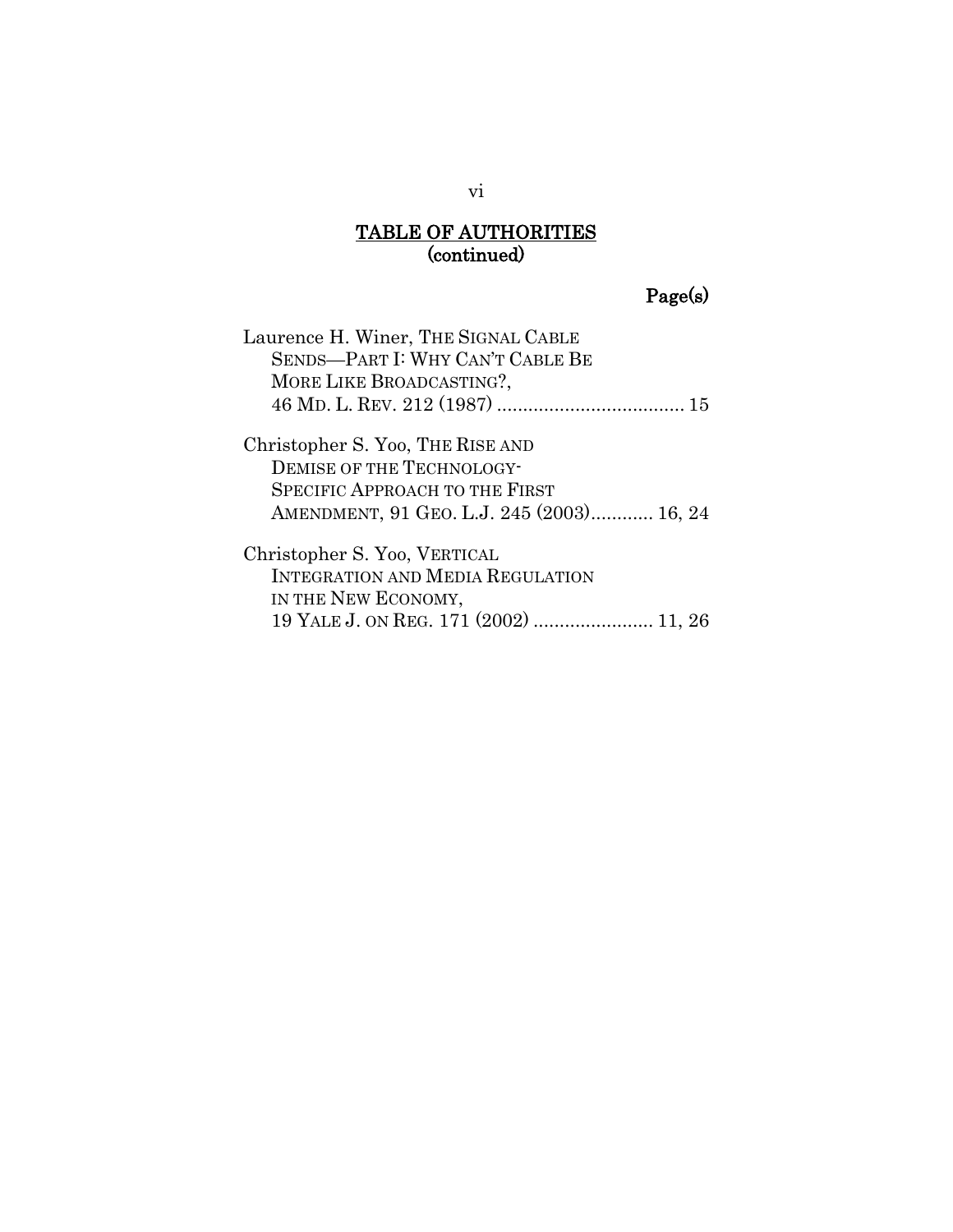#### <span id="page-7-1"></span>INTRODUCTION AND INTEREST OF AMICUS CURIAE[1](#page-7-2)

<span id="page-7-0"></span>In Reed v. Town of Gilbert, 576 U.S. 155 (2015), this Court accorded broad First Amendment protection against the government's content-based restrictions on speech, regardless of the speaker's identity or speech's medium. Petitioner City of Austin, Texas ("Petitioner" or "Austin") asks this Court to eviscerate Reed to allow it to prohibit speakers from digitizing their billboards when, and only when, they advertise off-premises activities. Worse, Petitioner would have this Court apply reduced scrutiny to this plainly content-based prohibition to further its asserted aesthetic and safety interests in regulating one type of medium—digital billboards.

This case thus threatens to extend a controversial line of this Court's cases, in which certain media received reduced levels of First Amendment protection against content-neutral restrictions, into the highly problematic area of content-based restrictions. Applying reduced scrutiny to allow the government to regulate the content of speech on disfavored forms of media would unduly curtail First Amendment rights. A sliding scale of technology-specific standards of review would also be unadministrable and require this

<span id="page-7-2"></span><sup>&</sup>lt;sup>1</sup> No party's counsel authored this brief in whole or in part, and no person or entity, other than Washington Legal Foundation or its counsel, made a monetary contribution to fund the brief's preparation or submission. All parties in this case have consented to WLF's filing of this brief.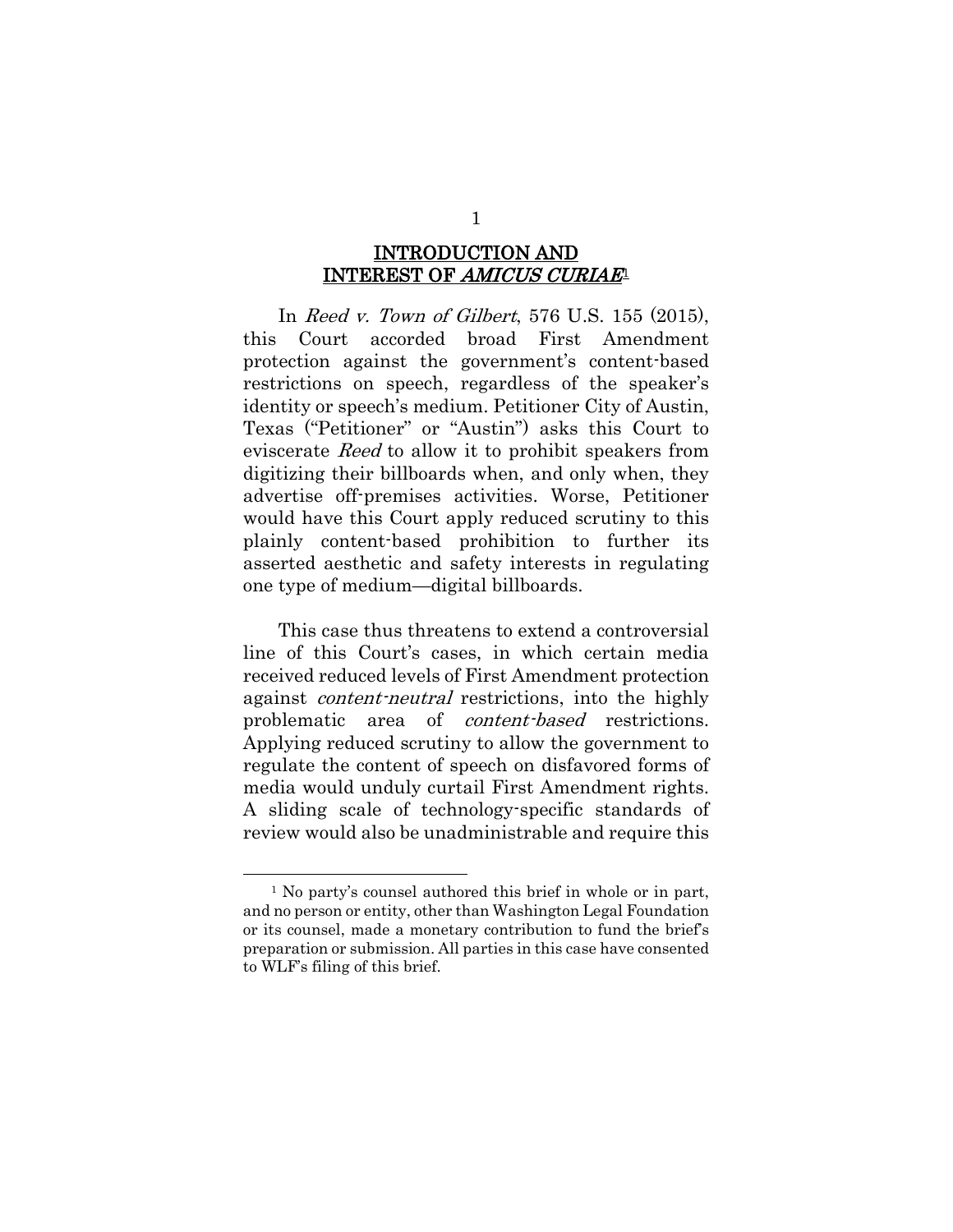Court to make technical judgments about different forms of media that are rapidly evolving and increasingly offering overlapping services. This Court should make clear, when regulating speech's content, the same rules apply no matter where that speech appears. The government must use a narrowly tailored means to achieve a compelling interest.

Washington Legal Foundation ("WLF") has a strong and enduring interest in the First Amendment's protection of speech. Founded in 1977, WLF is a nonprofit, public-interest law firm and policy center with supporters nationwide. WLF promotes free enterprise, individual rights, limited government, and the rule of law. It often appears as amicus in First Amendment cases. See, e.g., Sorrell v. IMS Health Inc., 564 U.S. 552 (2011); Merck & Co. v. United States Dep't of Health & Hum. Servs.,  $962$  F.3d 531 (D.C. Cir. 2020). WLF is particularly concerned with Petitioner's suggestion that this Court should allow the government to regulate the content of speech based on the medium a speaker selects to promote its message.

#### <span id="page-8-2"></span><span id="page-8-1"></span>SUMMARY OF ARGUMENT

<span id="page-8-0"></span>Respondent Reagan National Advertising of Austin, LLC ("Respondent") ably explains in its brief why Austin's sign code violates the First Amendment under Reed. Namely, a selective ban on digital billboards that turns on the message they convey is content-based and cannot survive strict scrutiny. See Resp. Br. 12. One especially troubling aspect of Petitioner's position is its suggestion that this Court's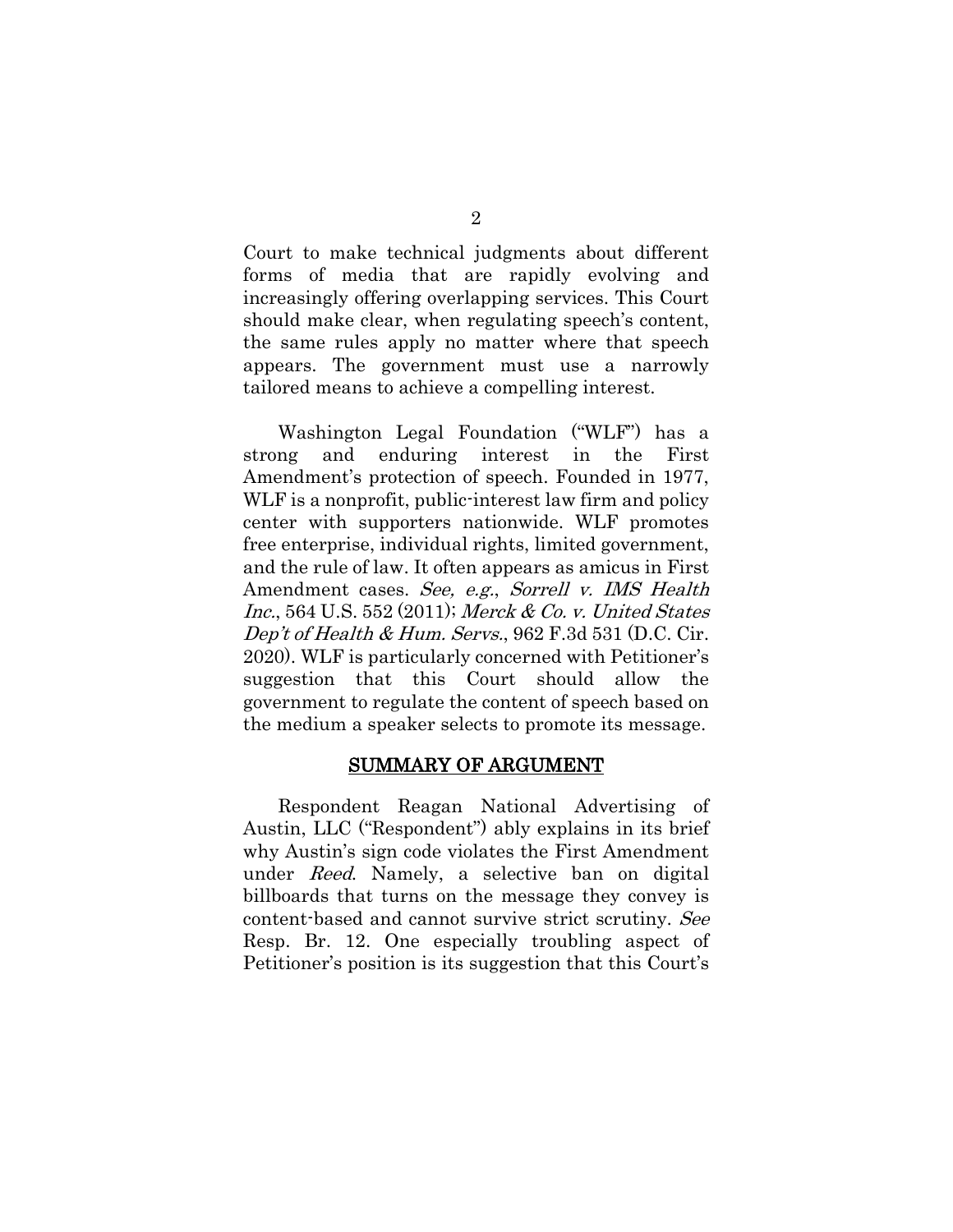cases framing "rules appropriate to each medium" support relaxed scrutiny for regulations like Austin's that "[s]ingl[e] out a specific medium of communication or speaker for regulation." Pet. Br. 29– 31. While this Court has previously, and controversially, applied a more deferential standard of review to regulations aimed at the technical characteristics of specific media, it has not, nor should it, slacken the established rule that restrictions tied to a message's content require strict scrutiny.

<span id="page-9-1"></span><span id="page-9-0"></span>Over seventy years ago, Justice Jackson encouraged the Court to adopt different First Amendment standards for different media. He argued that each medium has "differing natures, values, abuses and dangers" and should be considered "a law unto itself." Kovacs v. Cooper, 336 U.S. 77, 97 (1949) (Jackson, J., concurring). This medium-specific approach to the First Amendment has been, at best, highly controversial. Members of the Court and commentators alike have noted that the sui generis standards spawned by this approach have led to unfairly favoring some forms of speech over others, while relying on rationales that quickly became obsolete as technology developed. To cite one famous example, the Court's adoption of a more lenient standard for restricting broadcaster speech due to the scarcity of the airwaves—as set forth in Red Lion *Broadcasting Co. v. FCC*, 395 U.S. 367 (1969)—seems quaint given the modern-day proliferation of competing forms of news and entertainment.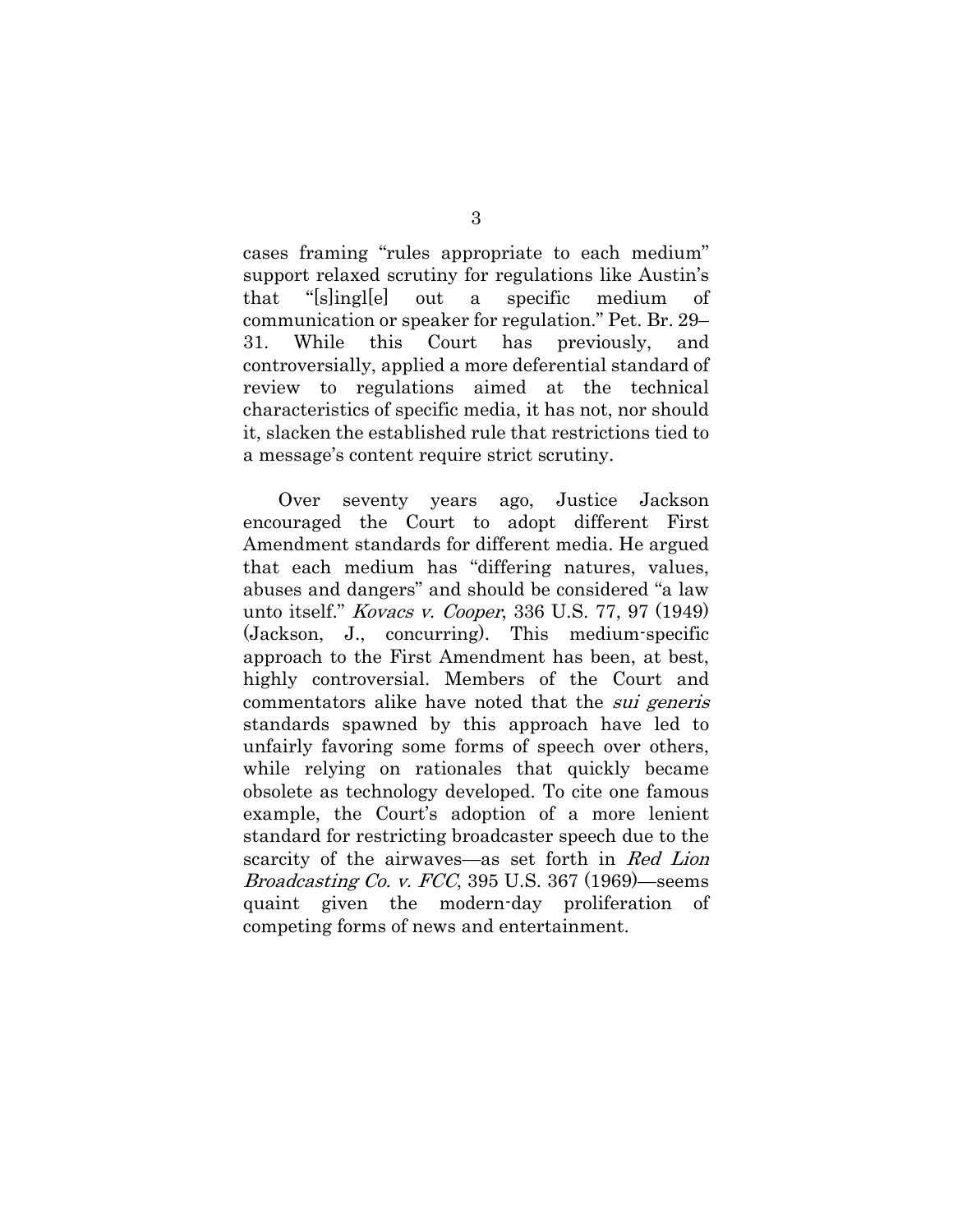Whatever vitality these medium-specific standards may retain, they have at least been cabined to regulations purportedly justified by the technical limitations or other characteristics of the given medium. See Resp. Br. 29–31 (collecting authorities). Here, however, Petitioner has not tried to adopt a regulation that would apply on a content-neutral basis to all uses of a particular medium. Rather, Petitioner has prohibited existing sign owners from digitizing their messages based solely on the messages' content—whether it concerns off-premises activities. Petitioner thus urges this Court to selectively restrict some speakers' access to a particular medium (here, a digitized billboard) based *solely* on the content of the speech it promotes.

<span id="page-10-0"></span>This Court should decline that invitation. Such an approach has no basis in the text of the First Amendment, is impractical given the rapid development of modern communications technologies, and has already been implicitly rejected by this Court. See, e.g., Greater New Orleans Broad. Ass'n, Inc. v. United States, 527 U.S. 173, 175 (1999) (rejecting regulation that prohibited radio and television broadcasters from advertising about commercial casino gambling). Petitioner also fails to explain precisely how the Court should choose among different standards of review based on the characteristics of different media.

Rather than apply varied amorphous factors to determine which standard applies to a given medium, this Court should affirm its straightforward strict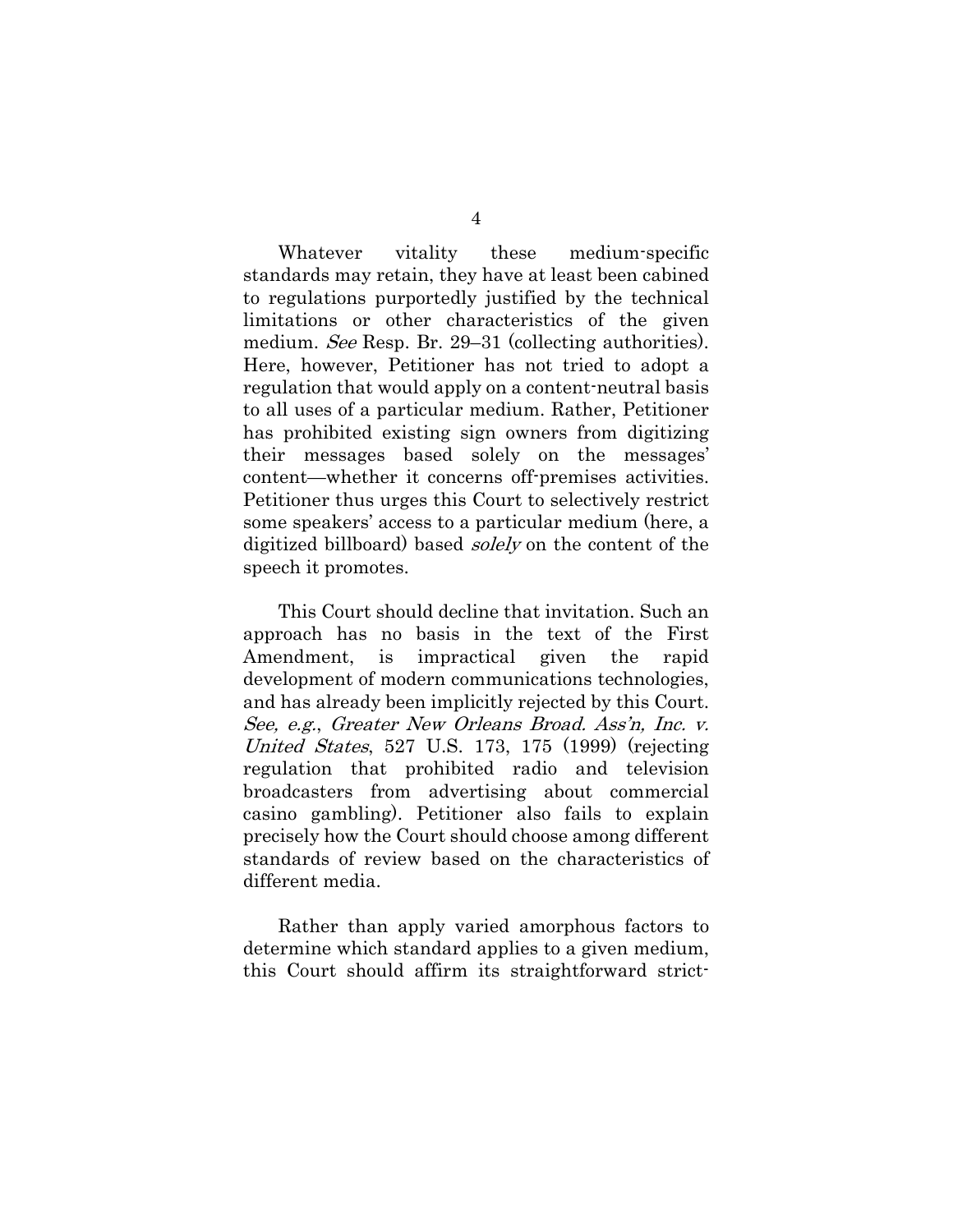scrutiny holding in *Reed*, no matter the technology used to communicate the message. Reed first identified the speech regulation at issue as contentbased because it, like Austin's regulations here, "depend[ed] entirely on the communicative content of the sign." 576 U.S. at 164. The Court then applied strict scrutiny, because regulations of "[c]ontent-based laws" present "the same dangers as laws that regulate speech based on viewpoint." Id. at 174 (Alito, J., concurring). Those dangers threaten to undermine our republican form of government, as content-based restrictions "may interfere with democratic selfgovernment and the search for truth." Id. (citing Consol. Edison Co. of N.Y., Inc. v. Public Serv. Comm'n of N.Y., 447 U.S. 530, 537 (1980)). The same exacting scrutiny should apply here.

Applying technology-specific standards of review to content-based regulations would also present a host of challenges. Contrary to the text and spirit of the First Amendment, such diluted standards would encourage governments like Austin to elevate certain speakers (and certain messages) over others based solely on the medium used to express that speech. As Respondent observes (Resp. Br. 4), speakers select media like billboards because they believe the medium's unique characteristics provide the best available platform to deliver their message. As Marshall McLuhan famously observed, "the medium is the message."[2](#page-11-0) If Austin can prevent digitization of

<span id="page-11-0"></span><sup>2</sup> Marshall McLuhan, Understanding Media: The Extensions of Man 25 (1964).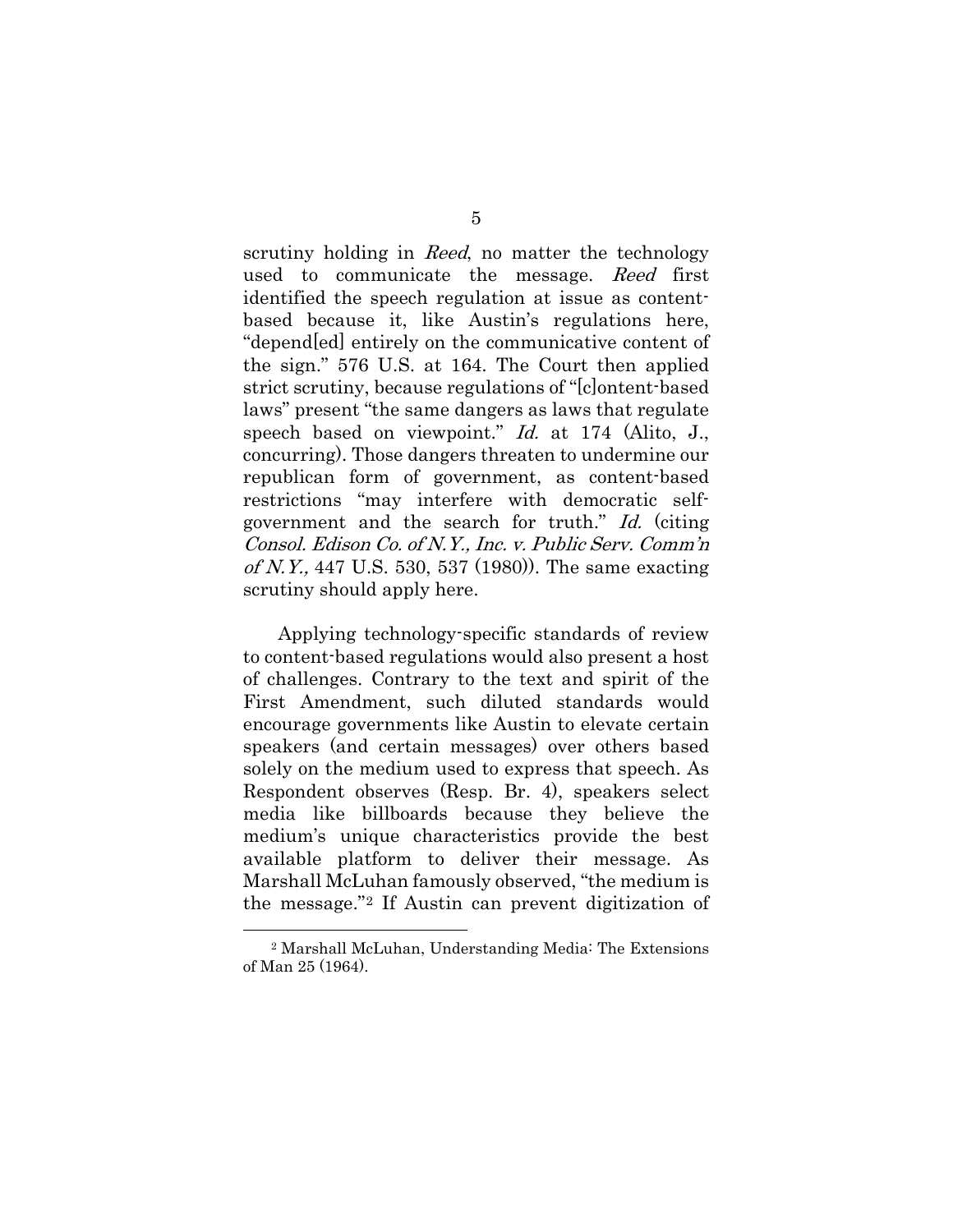certain messages on billboards based on content, the government could similarly target disfavored messages on social media, cable news, or talk radio based on concerns about the purported dangers or abuses unique to each medium.

Also, technology-specific standards are notoriously difficult to develop, as they require both a technical understanding of the medium as it exists in the present and clairvoyance as to how the medium and competing media will develop. For example, the assumptions this Court made in Red Lion about how limited broadcast spectrum justified government action to ensure public access to competing points of view seem obsolete in the age of Twitter. Indeed, the very notion of distinct media capable of clear definition has become muddled with increased competition. Courts will be hard pressed to develop a coherent standard for phone companies that create and acquire content, search engines that build broadband networks, or app creators that offer low-cost or free video and talk services.

At bottom, Petitioner offers no persuasive reason for this Court to apply anything but the strict scrutiny required by Reed. Any unique interest that Petitioner or the United States may have in how digitized signs are used should be addressed, if at all, in the narrow tailoring portion of this Court's analysis. That second step of strict-scrutiny analysis is the appropriate place to address individual, fact-specific concerns, like Petitioner's interest in public safety, and to gauge whether a proposed regulation addresses that concern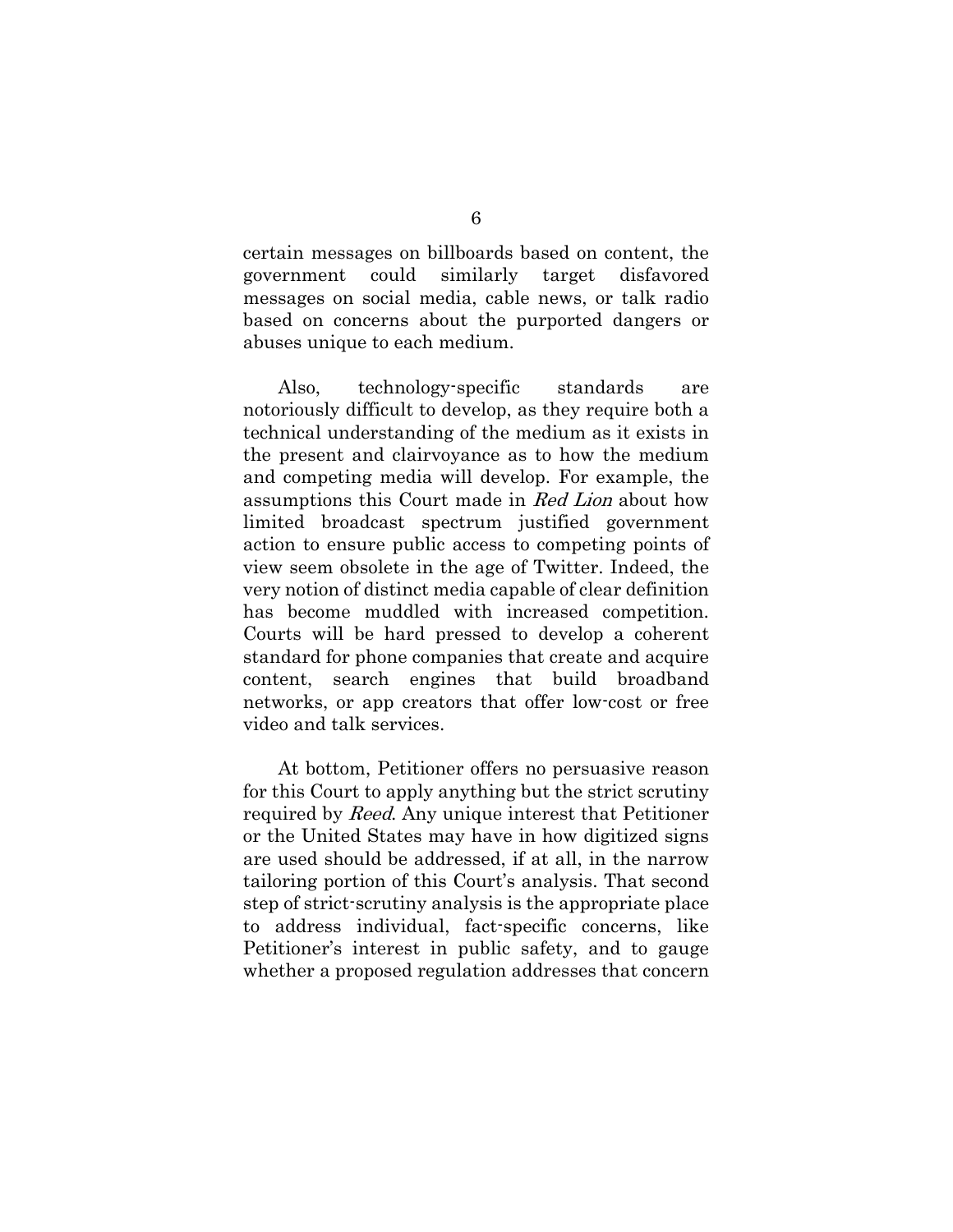in a narrowly tailored manner. But the government should not be spared exacting judicial review when it imposes different regulatory obligations on different messages, no matter where those messages appear.

#### ARGUMENT

<span id="page-13-0"></span>The First Amendment's protections are clear and broad. "Congress shall make no law . . . abridging the freedom of speech, or of the press." U.S. Const. amend. I. Under this fundamental freedom, the government "has no power to restrict expression because of its message, its ideas, its subject matter, or its content." Reed, 573 U.S. at 163 (quoting *Police Dep't of Chi. v.* Mosley, 408 U.S. 92, 95 (1972)). As this Court has repeatedly stated, "[c]ontent-based laws—those that target speech based on its communicative content are presumptively unconstitutional and may be justified only if the government proves that they are narrowly tailored to serve compelling state interests." Id. (citations omitted).

A facially content-based speech regulation is one that "draws distinctions based on the message a speaker conveys." *Id.* (citation omitted). Some facially content-based distinctions are "obvious"; others are "more subtle, defining regulated speech by its function or purpose. Both are distinctions drawn based on the message a speaker conveys, and, therefore, are subject to strict scrutiny." Id. at 163–64. Although appearing neutral, some content-based regulations can also take the form of a law that "cannot be 'justified without reference to the content of the regulated speech." Id.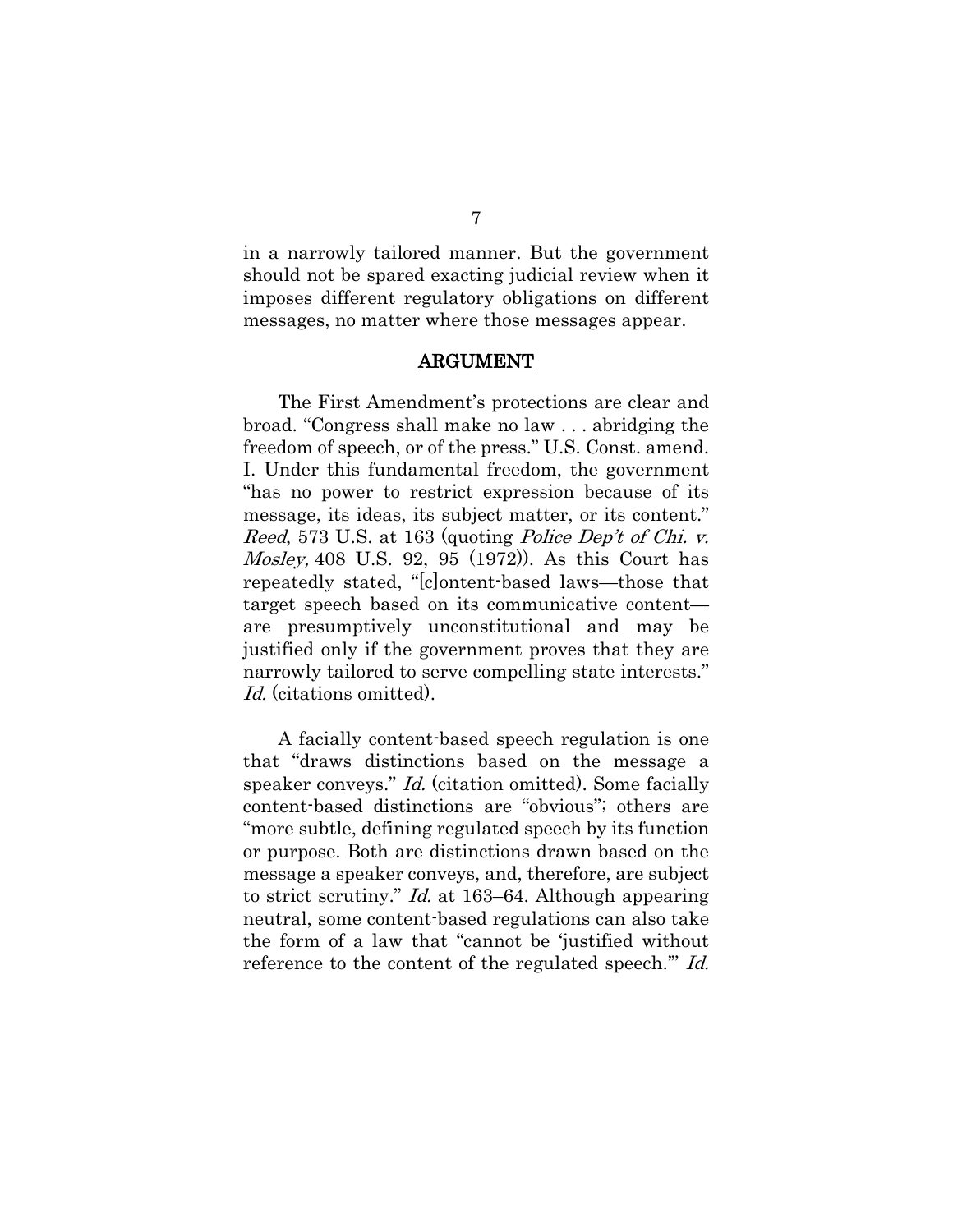at 164 (quoting Ward v. Rock Against Racism, 491 U.S. 781, 791 (1989)). In relying on the content of the speech, such regulations are like those that are facially content-based and must also satisfy strict scrutiny. See id.

Petitioner attempts to sidestep this standard. See Pet. Br. 20–38. Petitioner argues that because this Court has applied medium-specific standards of review in other contexts, it should apply the same approach to its content-based digitization ban. See id. at 29–30. Petitioner suggests that its interests in safety and aesthetics are more substantial for digitized signs. See id. at 15 ("Digital billboards . . . exacerbate [both aesthetic and traffic safety concerns]."); *id.* at 1, 10. Petitioner then contends that these interests outweigh any burdens on speech—or any limitation on how that speech may be conveyed—and deserve special consideration here. See id. at 43 (relying on the "uniqueness of each medium of expression" which must be assessed for First Amendment purposes by standards suited to it (quoting Metromedia, Inc. v. City of San Diego, 453 U.S. 490, 501 n.8 (1981))).

Petitioner gets things backwards. The government's purported interests in regulating specific media have no role in deciding which level of scrutiny to apply. At best, the government's interests become relevant only after the regulation at issue is found to be content-based and the government identifies a compelling state interest—that is, at the narrow tailoring stage. The Court should first, as in Reed, determine whether the challenged regulation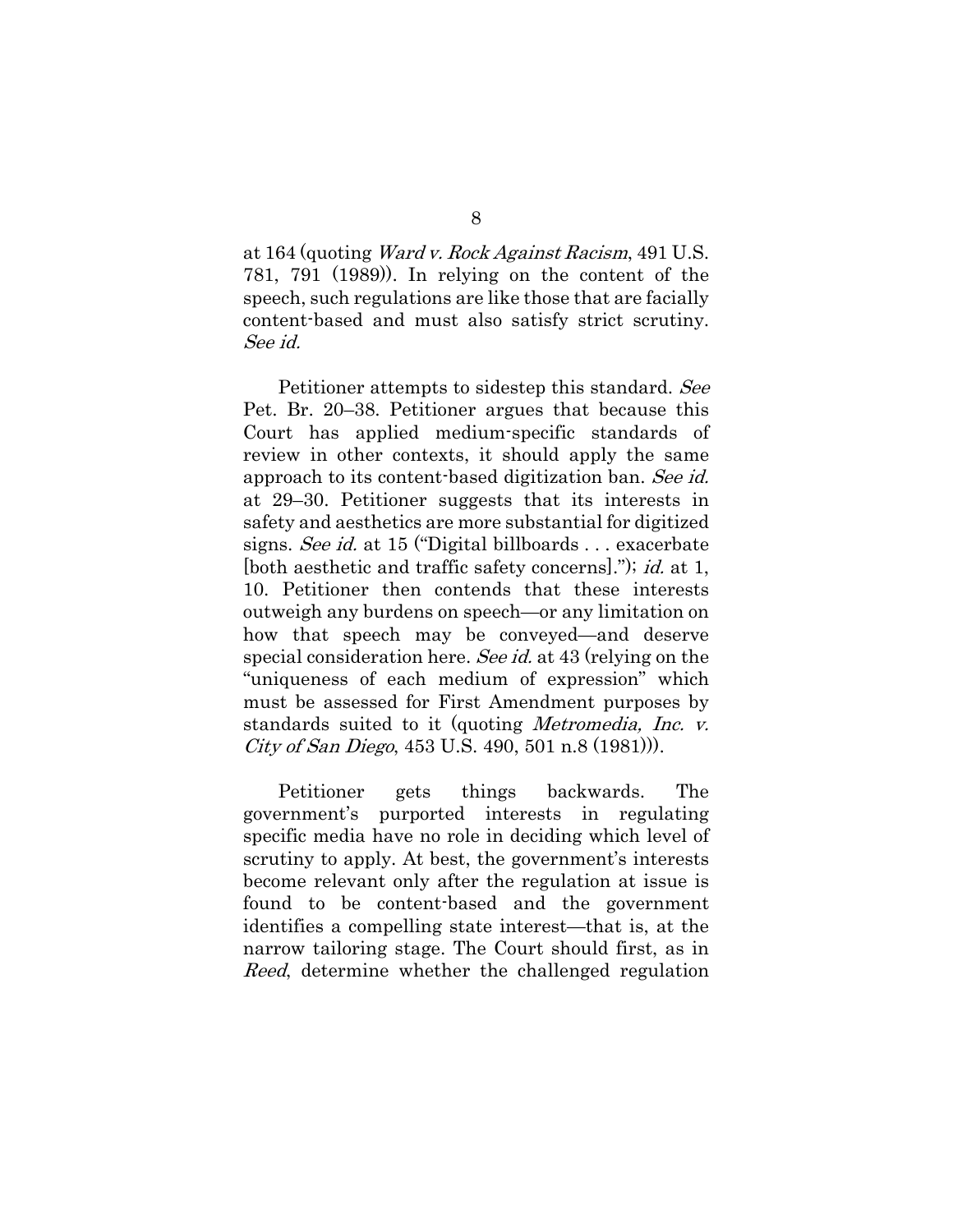makes distinctions based on the message a speaker conveys, no matter the medium used to communicate that message.

As Respondent explains, Austin's selective digitization ban is content-based. Resp. Br. 17–22. At root, Petitioner's ban on digitized signs does not apply to all such signs, nor does it seek to address uniformly some technological challenge or danger posed by digital messages. Rather, the partial ban advantages certain messages (those spoken by on-premises speakers) over others (messages spoken by offpremises speakers) by allowing those speakers additional and broader means of communication. Such a ban is subject to strict scrutiny. Adopting Petitioner's suggestion that a lower threshold should apply simply because the suppressed content appears on a digital sign would weaken First Amendment jurisprudence and expand an already problematic line of mediumspecific cases into uncharted territory.

## <span id="page-15-0"></span>**I.** THIS COURT SHOULD APPLY STRICT SCRUTINY TO CONTENT-BASED LIMITATIONS REGARDLESS OF THE MEDIUM USED TO COMMUNICATE PROTECTED SPEECH.

Petitioner invites this Court to extend an already controversial line of cases, one that relaxes First Amendment scrutiny for rules that regulate the technical characteristics of different communications media, to regulations that prohibit a speaker's use of a medium based solely on the message's content. But such medium-specific standards rest on shaky ground,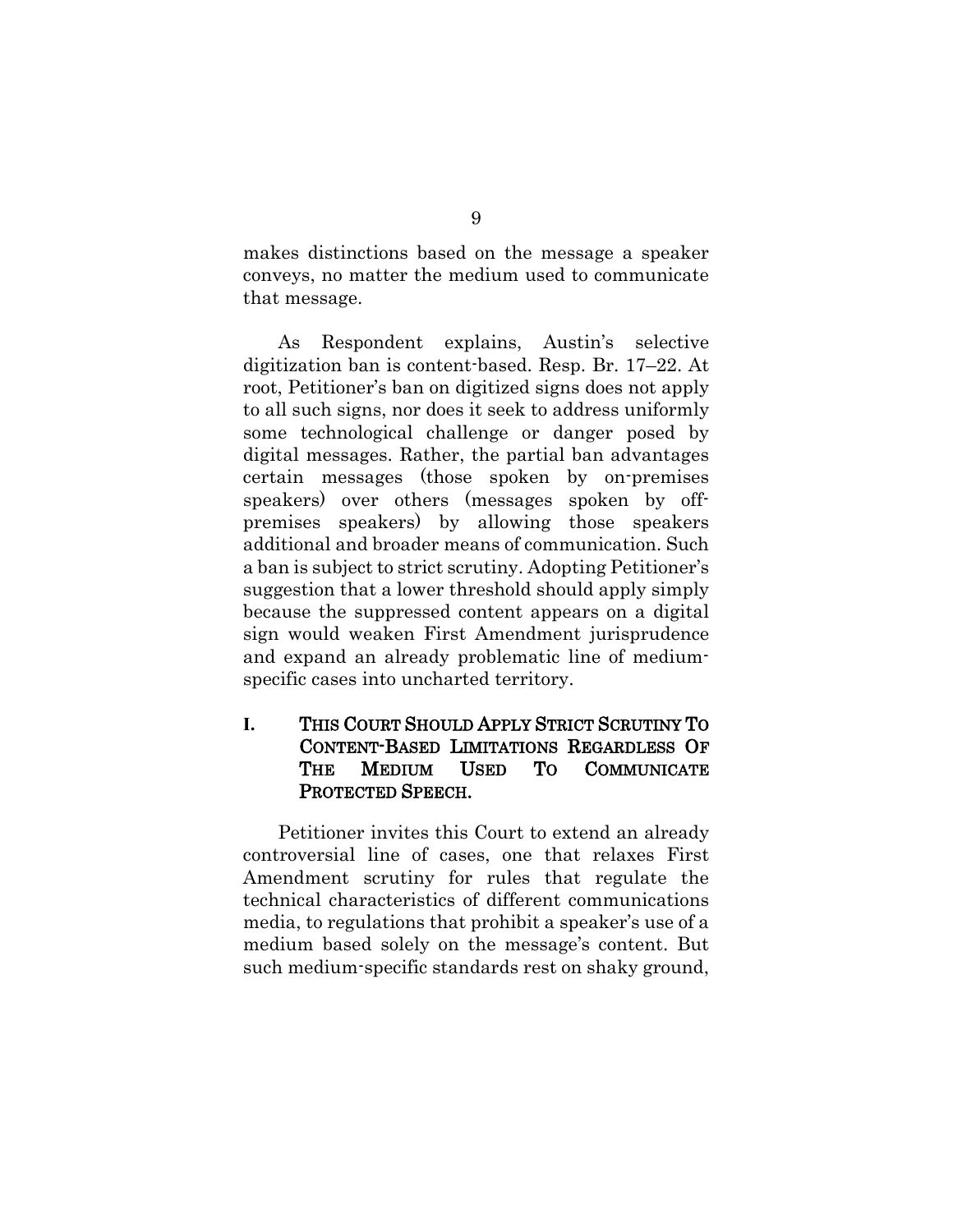and this Court should not extend them to make it easier for the government to do what the First Amendment prohibits: single out particular speech for disfavored treatment.

The text of the First Amendment—and the standard adopted in Reed—makes no distinctions based on the medium used for communication. Indeed, the Framers chose broad and unequivocal language despite their obvious familiarity with different forms of media competing for the attention of a politically engaged citizenry at the Founding—such as handbills, pamphlets, placards, partisan newspapers, and books. Rather than turn on the medium used, the appropriate standard of constitutional scrutiny depends on the given regulation and whether it makes distinctions based on, or referencing, the content of the regulated speech. *See Reed*, 573 U.S. at 163. Here, as Respondent explains, Petitioner's digitization ban constitutes a content-based speech restriction and should face strict scrutiny. Resp. Br. 17–22.

The failure to follow *Reed*, and instead to expand an inapposite line of medium-specific First Amendment precedent, would undermine the very protections the First Amendment guarantees. Not only is a technology-specific standard at odds with the text and spirit of the First Amendment, it also elevates and protects certain speakers and messages over others. A technology-specific standard is also difficult to craft and maintain, as technological development often outpaces the evolution of legal doctrine. When that occurs, a technology-specific standard imposes a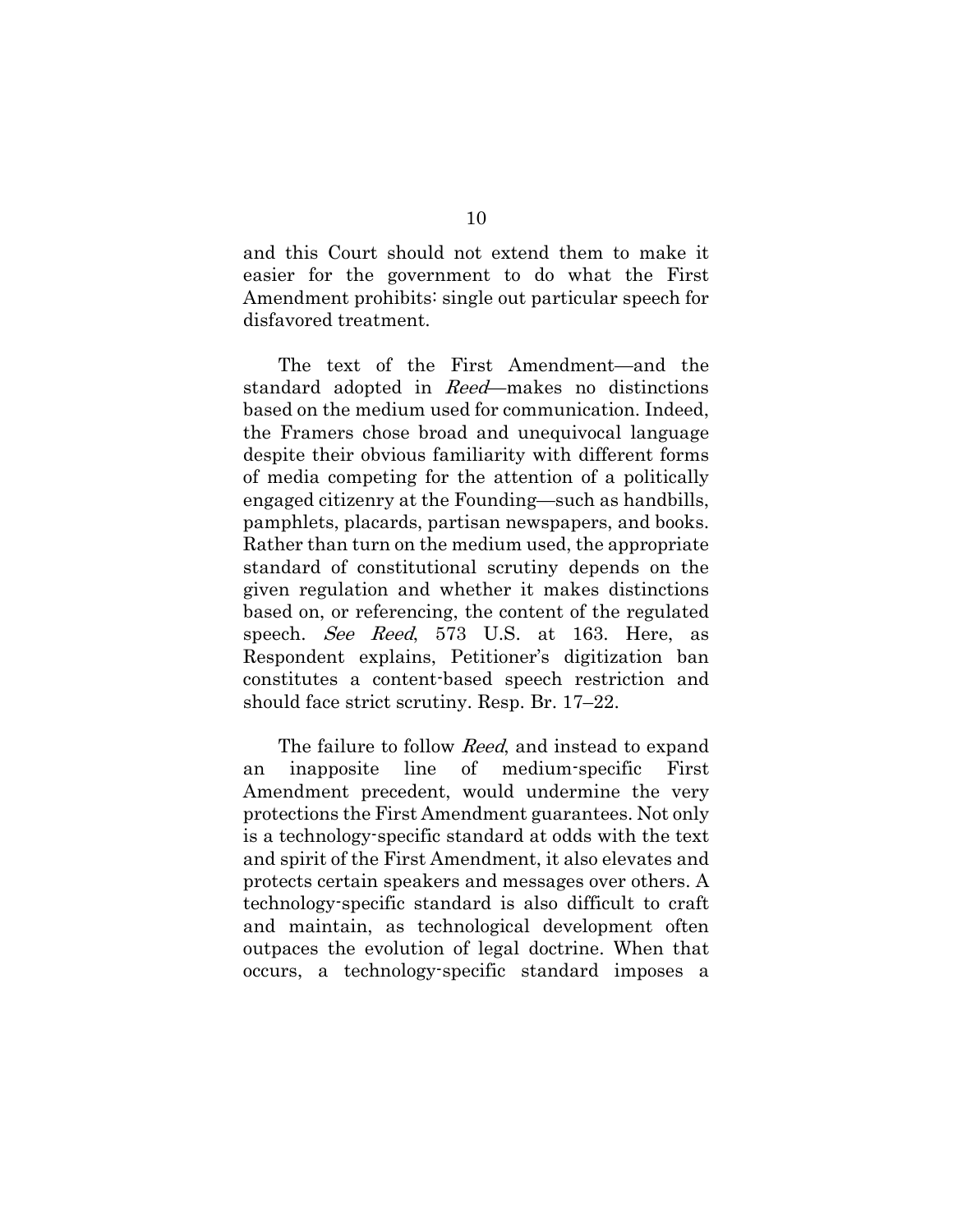dissonance between law and reality that can inhibit speech and stymie innovation.

## <span id="page-17-0"></span>**A.** Medium-Specific Standards Of Review Have Significant Potential To Undermine First Amendment Freedoms.

Technology has made life easier, but it has also created unique legal challenges. Technological innovation has posed a particular challenge to this Court in the First Amendment context, especially when this Court must evaluate the technical characteristics and potential harms of new media.

<span id="page-17-2"></span><span id="page-17-1"></span>The principal federal statute that regulates different communications media is the Communications Act of 1934. Pub. L. No. 73-416, 48 Stat. 1065, codified throughout Title 47, as amended by the Telecommunications Act of 1996, Pub. L. No. 104-104, 110 Stat. 56. It broadly regulates telephone, telegraph, television, radio, and other media. Historically, media regulations developed based on the distinct physical and economic characteristics of the technology at issue. See generally Christopher S. Yoo, VERTICAL INTEGRATION AND MEDIA REGULATION IN THE NEW ECONOMY, 19 YALE J. ON REG. 171, 178 n.23, 286–90 (2002) (discussing media regulations based on the technology-specific approach embodied in the Communications Act of 1934). This historical division is evident in the Communications Act itself, which is split into Titles that provide a unique regulatory framework for each medium—Title II (the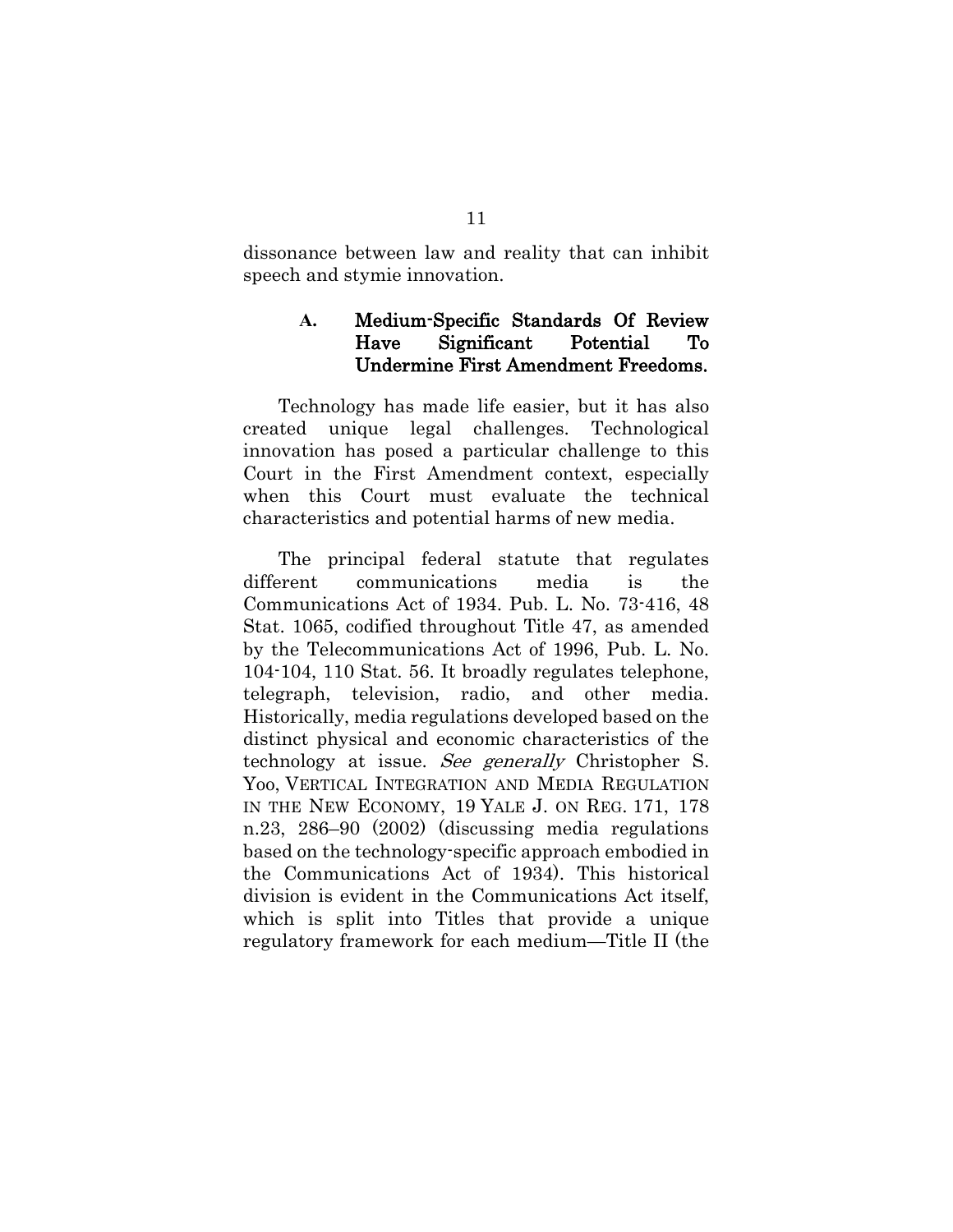telephone network), Title III (radio), Title VI (cable), and so on.

The Communications Act's technology-specific approach was mirrored in the development of certain strands of this Court's First Amendment jurisprudence. In a series of cases, the Court relied on government justifications for regulating the technical aspects of discrete types of communications to justify more lenient standards of review for medium-specific rules. The result was that the First Amendment provided greater protection for messages conveyed in certain media and less protection for messages conveyed in others.

<span id="page-18-0"></span>Justice Jackson first embraced this multi-tiered approach to the First Amendment in his concurrence in Kovacs v. Cooper. In Kovacs, the Court upheld a New Jersey regulation of sound-amplifying vehicles. Responding to a concern that the Court's ruling may turn on the media used, Justice Jackson rejected the argument that regulations must be valid as applied to "other methods of 'communication of ideas.'" 336 U.S. at 97. He insisted that "[t]he moving picture screen, the radio, the newspaper, the handbill, the sound truck and the street corner orator have differing natures, values, abuses and dangers. Each, in my view, is a law unto itself." Id. That is, Justice Jackson previewed the notion that the First Amendment's protections may differ depending on whether the speech at issue arises from a political rally, a book, or the radio.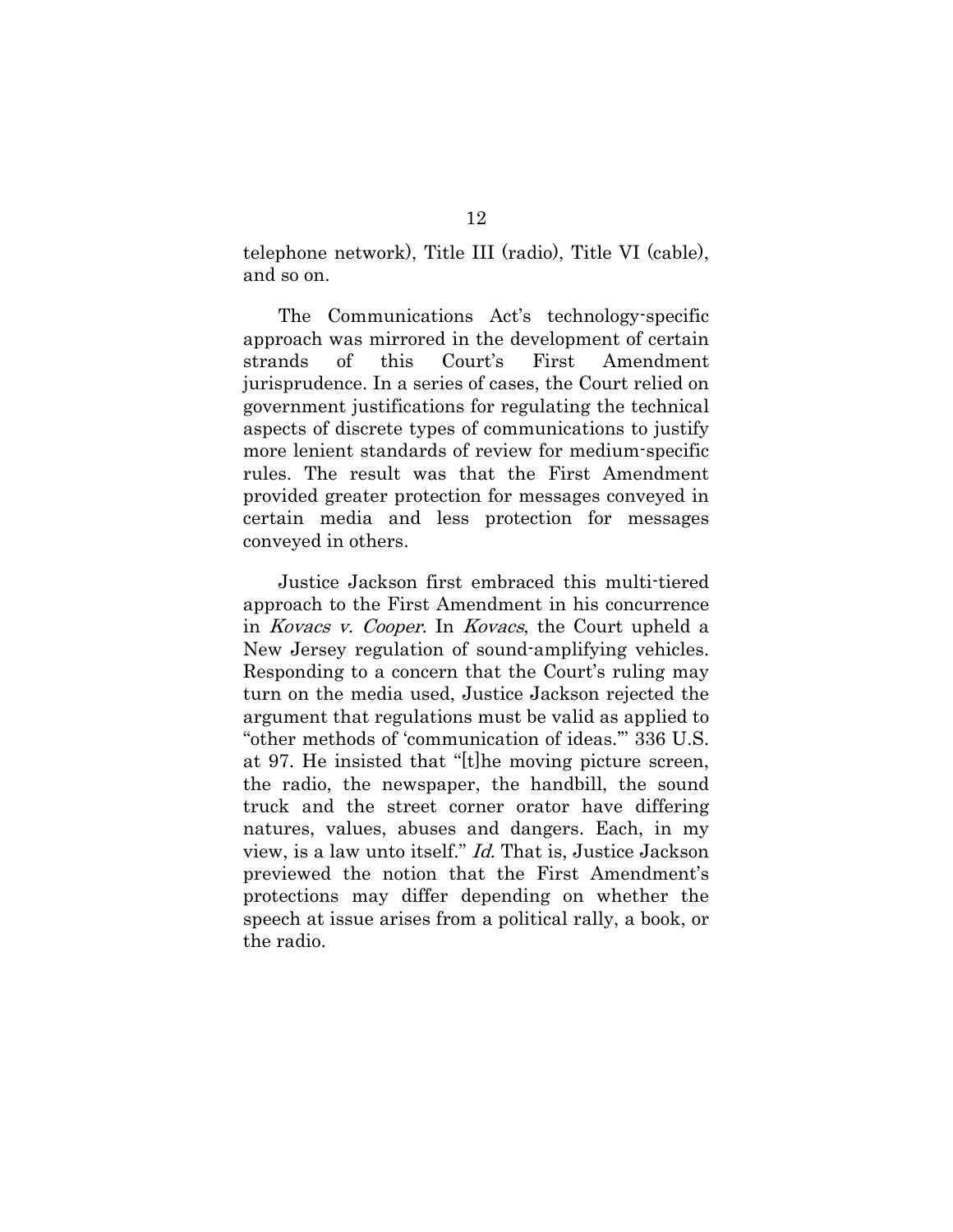The Court adopted, and expanded on, this sentiment in Red Lion Broadcasting Co. v. FCC. In Red Lion, the Court upheld two FCC regulations compelling broadcasters to host certain speech—at the expense of their own speech interests—to advance the fairness doctrine. Although recognizing that broadcasting is protected by the First Amendment, the Court stated that "differences in the characteristics of new media justify differences in the First Amendment standards applied to them." Red Lion, 395 U.S. at 386 (citation omitted).[3](#page-19-0) Given the scarcity of radio frequencies and the government's interest in ensuring fair presentation of information to viewers and listeners on those limited frequencies, the Court decided that the regulations were subject to a lower standard of scrutiny.

The Court has relied on the government's interest in fairness, pervasiveness, accessibility, and safety to justify a medium-dependent First Amendment standard in other cases as well. For example, in FCC v. Pacifica Foundation, 438 U.S. 726 (1978), the Court announced that "[o]f all forms of communication, broadcasting has the most limited First Amendment protection." Id. at 727–28 (upholding regulations

<span id="page-19-0"></span><sup>&</sup>lt;sup>3</sup> Although *Red Lion* cites *Joseph Burstyn, Inc. v. Wilson*, 343 U.S. 495, 503 (1952), for the proposition that different media justify different First Amendment standards, this citation is misleading. Burstyn acknowledged that "[e]ach method tends to present its own peculiar problems," but in the very next sentence the Court emphasized that "the basic principles of freedom of speech and the press, like the First Amendment's command, do not vary." Id. at 503 (emphasis added).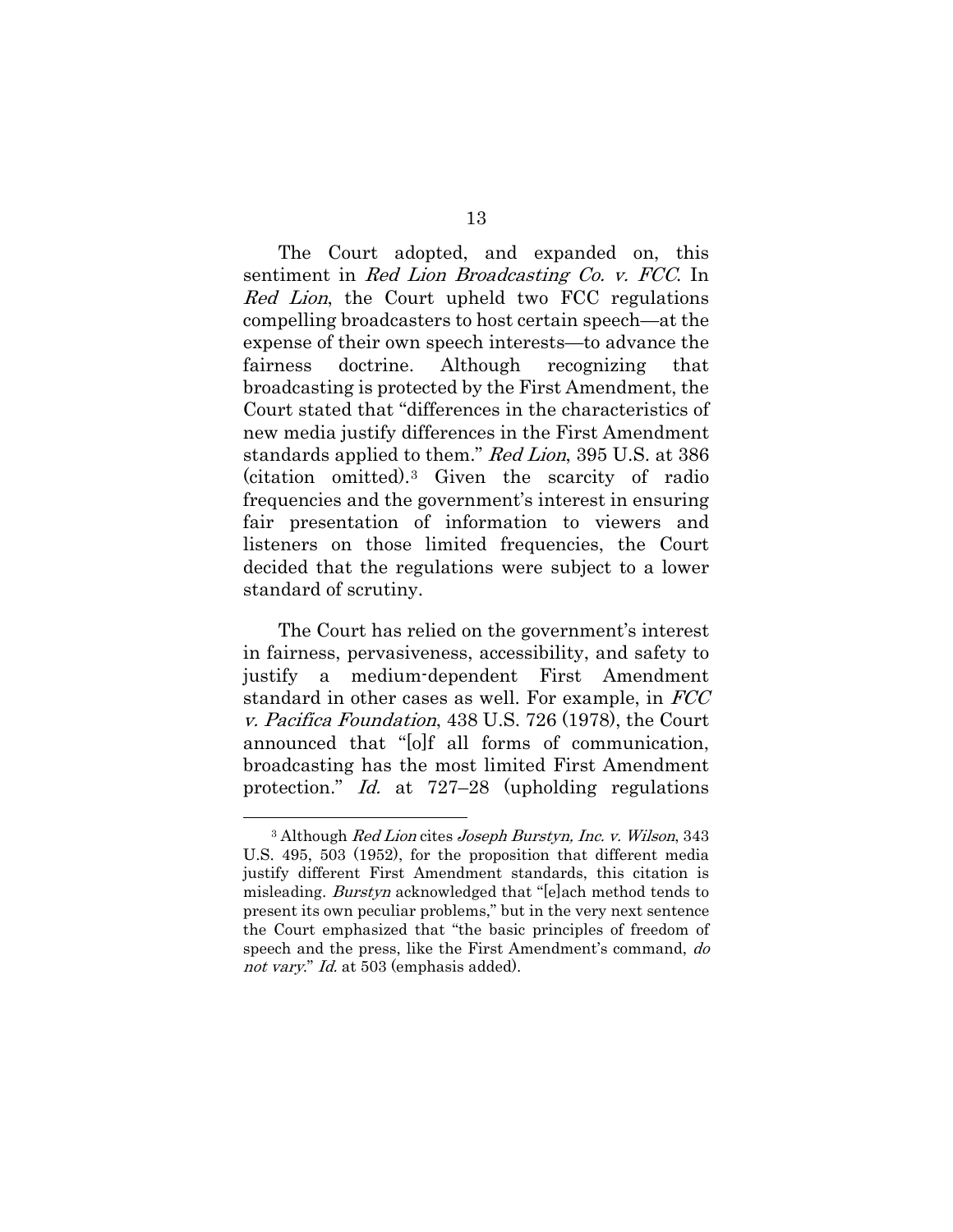<span id="page-20-1"></span><span id="page-20-0"></span>based on the pervasiveness and accessibility of broadcast messages). And in Metromedia, Inc. v. City of San Diego—a case addressing the safety and aesthetics of billboards—the Court stated that "at times First Amendment values must yield to other societal interests." 453 U.S. at 501; see also, e.g., FCC v. League of Women Voters, 468 U.S. 364, 367, 377 (1984); S.E. Promotions, Ltd. v. Conrad, 420 U.S. 546, 557 (1975).

<span id="page-20-2"></span>While making technological assumptions to support a lower level of First Amendment scrutiny, this Court has also acknowledged the limits of those assumptions, including the scarcity rationale in Red Lion. Red Lion itself observed that advances in technology "have led to more efficient utilization of the frequency spectrum" that could reduce concerns about scarcity. 395 U.S. at 397. Only a few years later, this Court emphasized that the broadcast industry is "dynamic in terms of technological change . . . [and] solutions adequate a decade ago are not necessarily so now, and those acceptable today may well be outmoded 10 years hence." Columbia Broad. Sys., Inc. v. Democratic Nat'l Comm., 412 U.S. 94, 102 (1973). And in FCC v. League of Women Voters, the Court acknowledged critics who argued that "with the advent of cable and satellite television technology . . . the scarcity doctrine is obsolete." 468 U.S. at 376 n.11; see also Turner Broad. Sys., Inc. v. FCC, 512 U.S. 622, 672 n.5 (1994) (listing sources criticizing the scarcity rationale).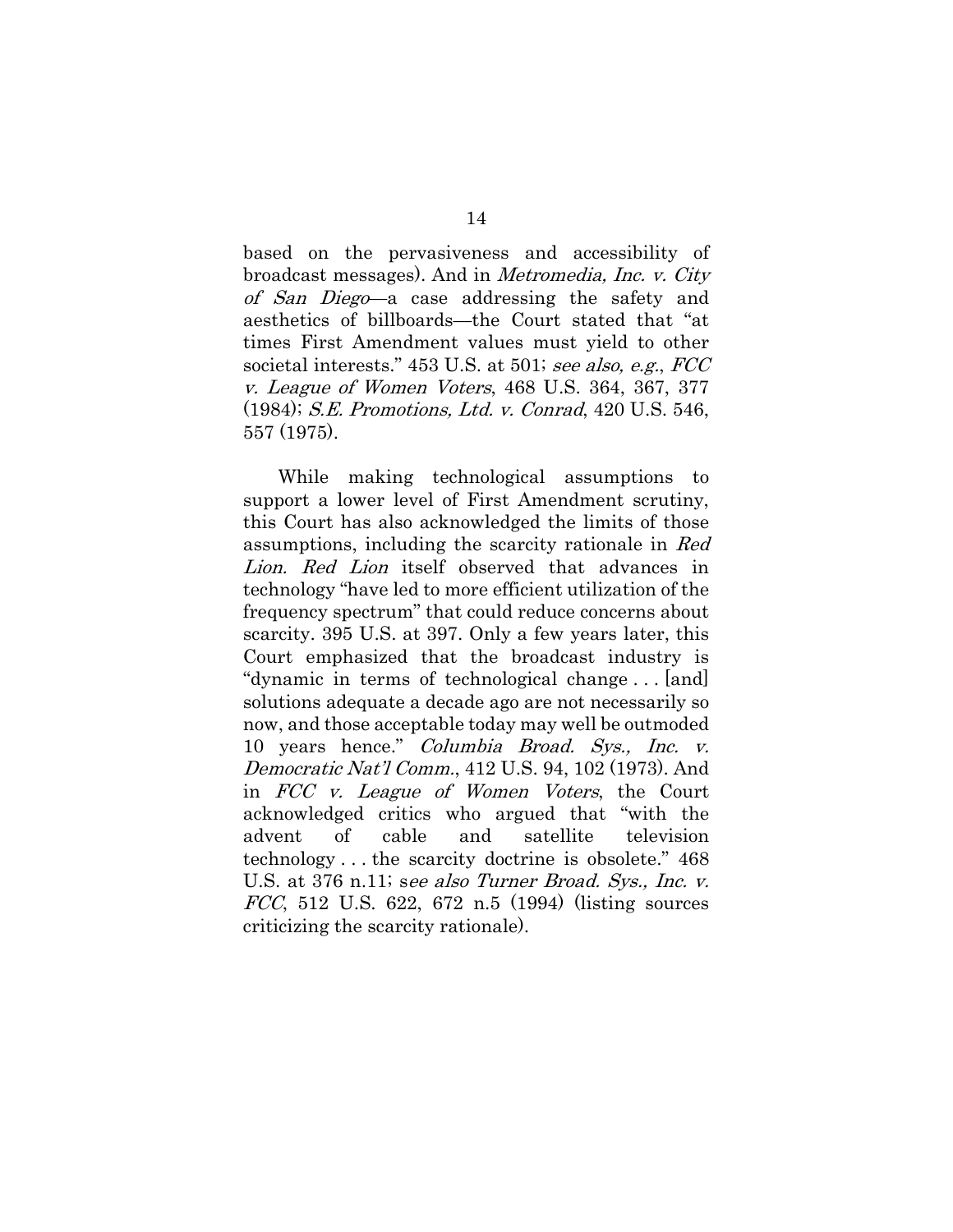<span id="page-21-1"></span>Those critics emerged early in this Court's foray into medium-specific standards of review. Even before Red Lion, Nobel-winning economist Ronald Coase had criticized the concept of scarcity as a justification for regulation because "almost all resources used in the economic system (and not simply radio and television frequencies) are limited in amount and scarce, . . . but this of itself, does not call for government regulation." R.H. Coase, THE FEDERAL COMMUNICATIONS COMMISSION, 2 J. LAW & ECON. 1, 14 (1959); see also J. Gregory Sidak, [TELECOMMUNICATIONS](https://1.next.westlaw.com/Link/Document/FullText?findType=Y&serNum=0103293261&pubNum=1107&originatingDoc=I3c7a4f4149f711db99a18fc28eb0d9ae&refType=LR&fi=co_pp_sp_1107_1231&originationContext=document&transitionType=DocumentItem&ppcid=7078af7cb8d346e89a939cdb9a2d279c&contextData=(sc.Folder*cid.364b731103864c7fb1856ba91d9ce6e4*oc.UserEnteredCitation)#co_pp_sp_1107_1231) IN JERICHO, 81 CAL. L. REV. 1209, 1231 n.63 [\(1993\)](https://1.next.westlaw.com/Link/Document/FullText?findType=Y&serNum=0103293261&pubNum=1107&originatingDoc=I3c7a4f4149f711db99a18fc28eb0d9ae&refType=LR&fi=co_pp_sp_1107_1231&originationContext=document&transitionType=DocumentItem&ppcid=7078af7cb8d346e89a939cdb9a2d279c&contextData=(sc.Folder*cid.364b731103864c7fb1856ba91d9ce6e4*oc.UserEnteredCitation)#co_pp_sp_1107_1231) (listing commentary on the scarcity rationale). Others also criticized this Court for the "short shrift it gave to the first amendment implications." See, e.g., Laurence H. Winer, THE SIGNAL CABLE SENDS—PART I: WHY CAN'T CABLE BE MORE LIKE BROADCASTING?, 46 MD. L. REV. 212, 225 (1987).

<span id="page-21-2"></span><span id="page-21-0"></span>Even the FCC abandoned the fairness doctrine after concluding that the growing number of television stations and developments in television technologies had undercut scarcity as a basis for giving broadcasting less First Amendment protection. See Inquiry into Section 73.1910 of Comm'n's Rules & Reguls. Concerning Gen. Fairness Doctrine Obligations of Broad. Licensees, 102 FCC 2d 142, 204– 17 ¶¶ 97–122 (1985). Scarcity is an even less compelling rationale when it arises from government regulation (such as the FCC's exclusive jurisdiction over radio waves). In such case, "any reliance on spectrum scarcity in effect allows regulation to serve as the constitutional justification for other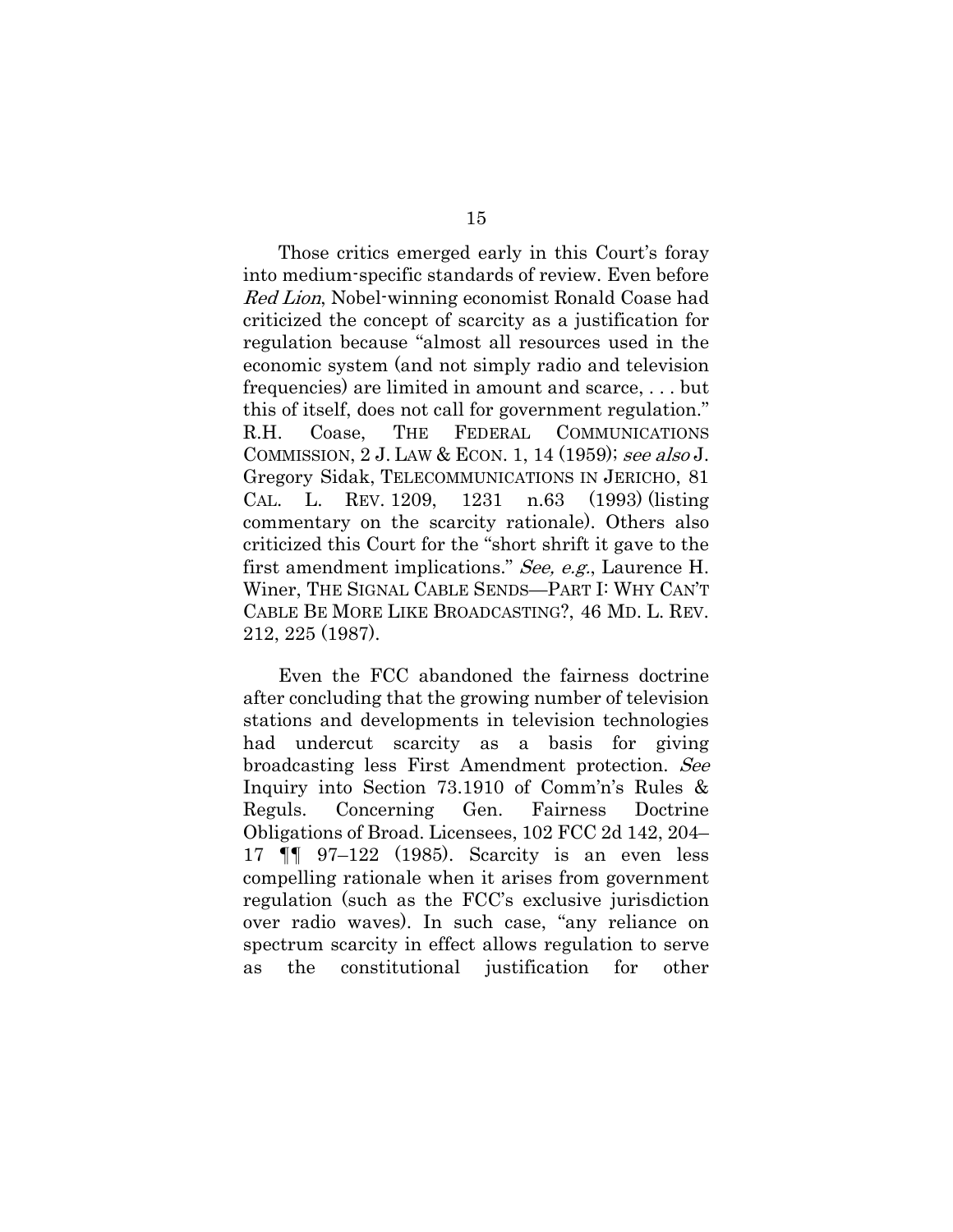<span id="page-22-0"></span>regulations." Christopher S. Yoo, THE RISE AND DEMISE OF THE TECHNOLOGY-SPECIFIC APPROACH TO THE FIRST AMENDMENT, 91 GEO. L.J. 245, 251 (2003).

Pacifica's concerns about the unique pervasiveness and accessibility of broadcast messages are also less salient today given the variety of media platforms and viewing options available. Since Pacifica was decided, technologies have developed that allow viewers more ownership over what programming they watch and what programming they screen out. Video-on-demand services, streaming, and other viewing options now allow each individual household to curate its television programming. And due to the Internet and other technological advancements, media generally require affirmative acts by the user to access or obtain content, making the user the solicitor of the information rather than the unsuspecting viewer or listener allegedly needing protection. Id. at 303 ("The Court has also emphasized that prohibitions of indecent speech cannot stand when alternative means exist that enable individual viewers to control what they see and hear." (collecting cases)).

These media alternatives have exploded in recent years. For example, since 2014, the number of "cord cutters"—individuals who do not have, or have never had, a subscription to satellite, cable, or telco media has more than tripled, going from 15.4 million to over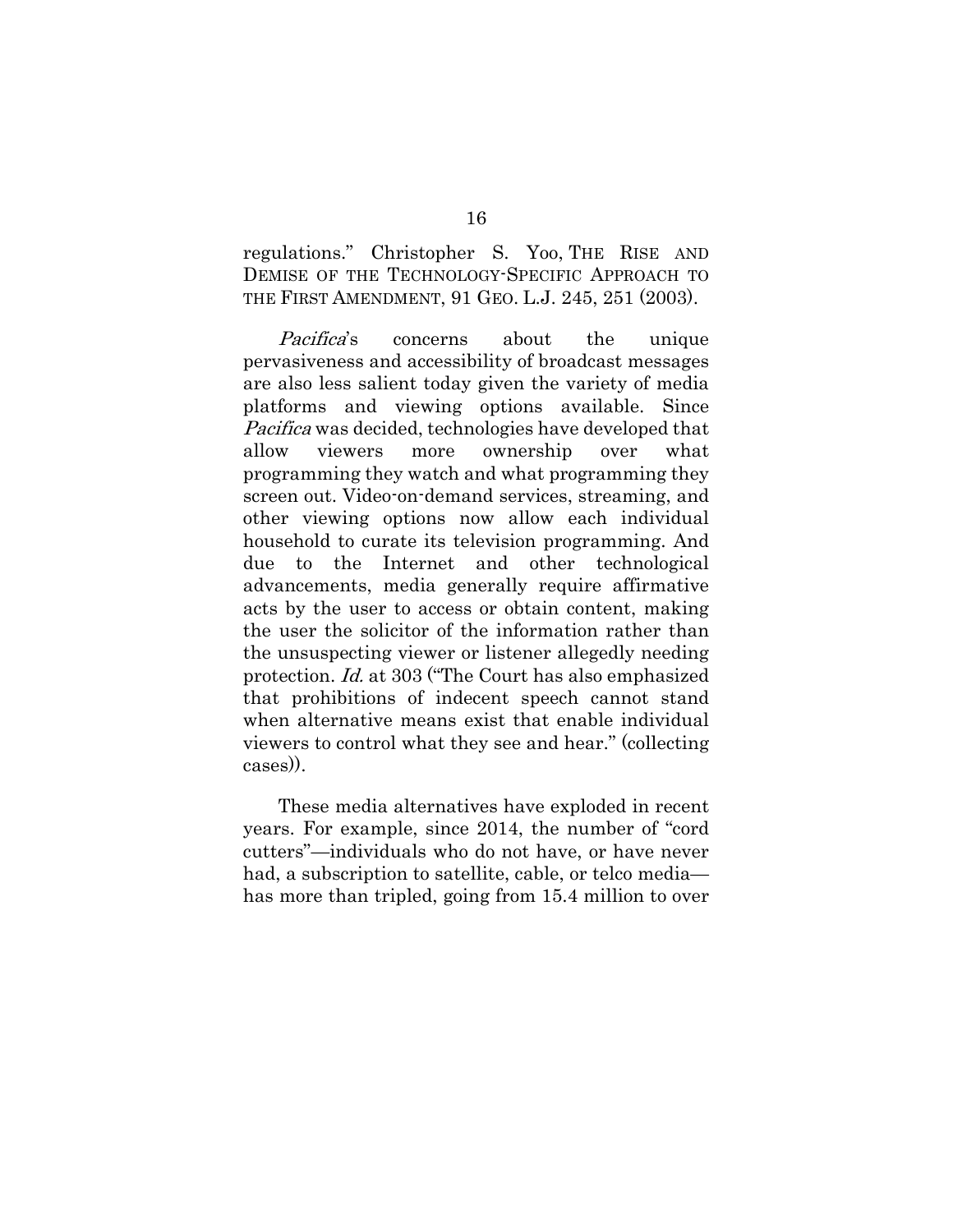50 million in 2021.[4](#page-23-2) This trend is only set to increase, as the vast majority of 18- to 29-year-olds report that their primary way of watching television is internet streaming services.[5](#page-23-3)

## <span id="page-23-0"></span>**B.** Reed Requires Applying Strict Scrutiny To Content-Based Distinctions, Regardless Of Medium Employed.

In more recent years, this Court has shied away from extending its medium-specific line of First Amendment cases. Those cases already contained an important limiting principle: Reduced scrutiny should be limited to those regulations "based only upon the manner in which speakers transmit their messages to viewers, and not upon the messages they carry." Turner Broad., 512 U.S. at [6](#page-23-4)45.<sup>6</sup> And Reed made clear that all content-based restrictions, regardless of speaker or medium used, merit strict scrutiny.

<span id="page-23-4"></span><sup>6</sup> Other cases cited by Petitioner (at Pet. Br. 29–30) do not rely on a medium-specific analysis at all, but instead were analyzed by this Court as time, place, and manner restrictions, see, e.g., Heffron v. Int'l Soc. for Krishna Consciousness, Inc., 452 U.S. 640, 650–51 (1981); Consol. Edison Co., 447 U.S. at 537, or through the lens of public forum analysis, see, e.g., Greer v. Spock, 424 U.S. 828, 838 (1976); Lehman v. City of Shaker Heights, 418 U.S. 298, 304 (1974).

<span id="page-23-2"></span><span id="page-23-1"></span><sup>&</sup>lt;sup>4</sup> See Toni Fitzgerald, The Number Of Cord Cutters And Cord Nevers Has Tripled Since 2014, Forbes, May 27, 2021, https://bit.ly/3odsIjR.

<span id="page-23-3"></span><sup>5</sup> See About 6 in 10 young adults in U.S. primarily use online streaming to watch TV, Pew Research Center, Sept. 13, 2017, https://pewrsr.ch/3o2p8c1.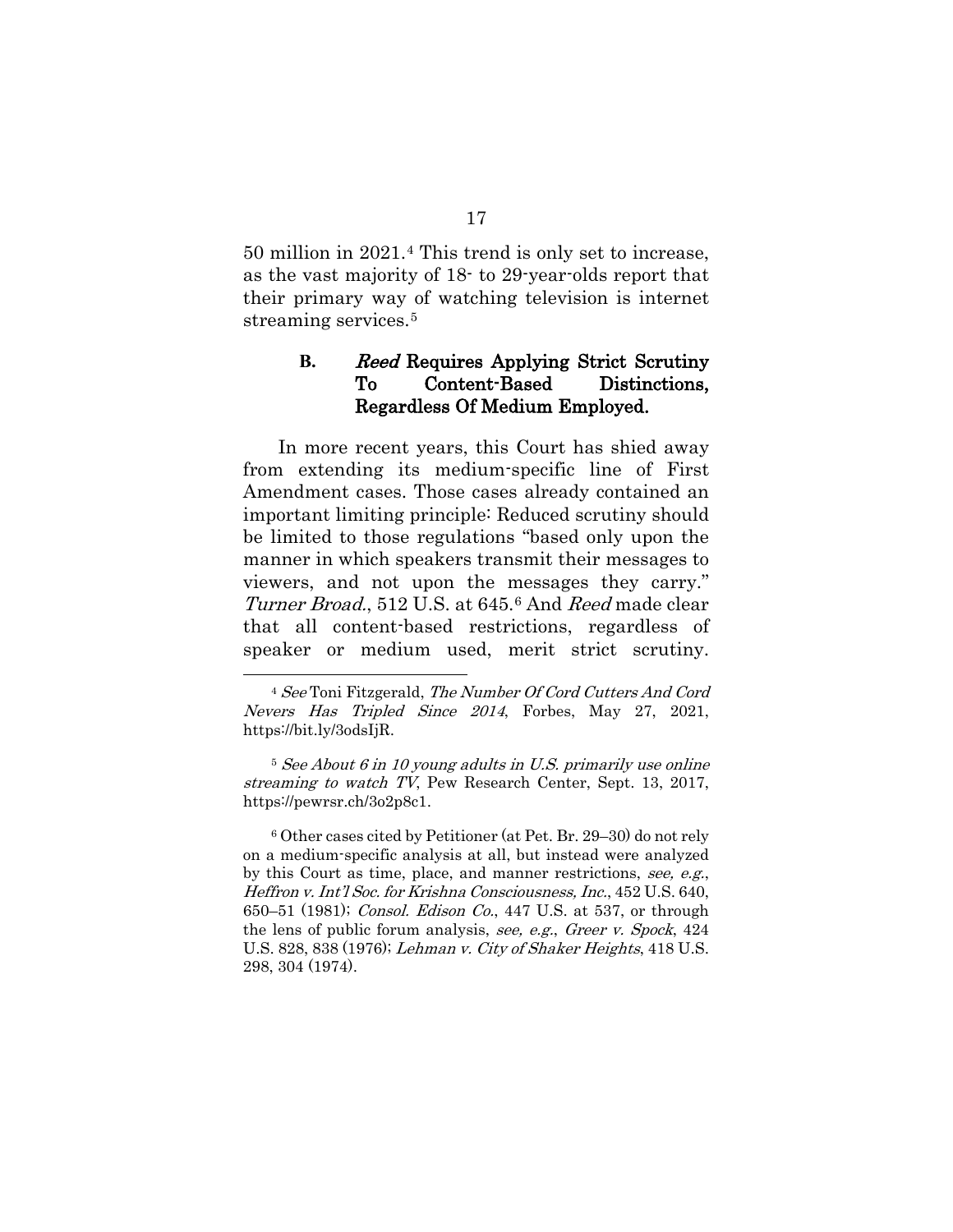Whatever the continuing vitality of this Court's prior medium-specific case law, this Court should reiterate here what *Reed* made plain: All content-based limitations receive the same exacting standard of review.[7](#page-24-1)

<span id="page-24-0"></span>Even before Reed, this Court declined to expand the reasoning from cases like Red Lion and Pacifica. No recent First Amendment case has relied on the scarcity doctrine and—although it overturned broadcasting prohibitions on commercial casino gambling—Greater New Orleans Broad. Ass'n, Inc. v. United States, never referred to scarcity. 527 U.S. at 175. Similarly, in a later case, this Court rejected certain decency regulations in part because technological advances allayed concerns with the pervasiveness or accessibility of undesirable messages, as each household had the ability to block unwanted content. See United States v. Playboy Ent. Grp., Inc., 529 U.S. 803, 813–15 (2000).

Then, in *Reed*, this Court held that strict scrutiny should apply to content-based regulations of speech, without regard to the technology used to communicate that speech. Reed provides the correct rule for evaluating government restrictions that turn on the message conveyed by the speaker, and the proper framework for evaluating the digitization ban at issue.

<span id="page-24-1"></span><sup>7</sup> Because Austin's sign code is content-based, this Court need not revisit, in the context of this case, the propriety of contentneutral regulations that apply to a specific medium or the standard of review that should apply to such regulations.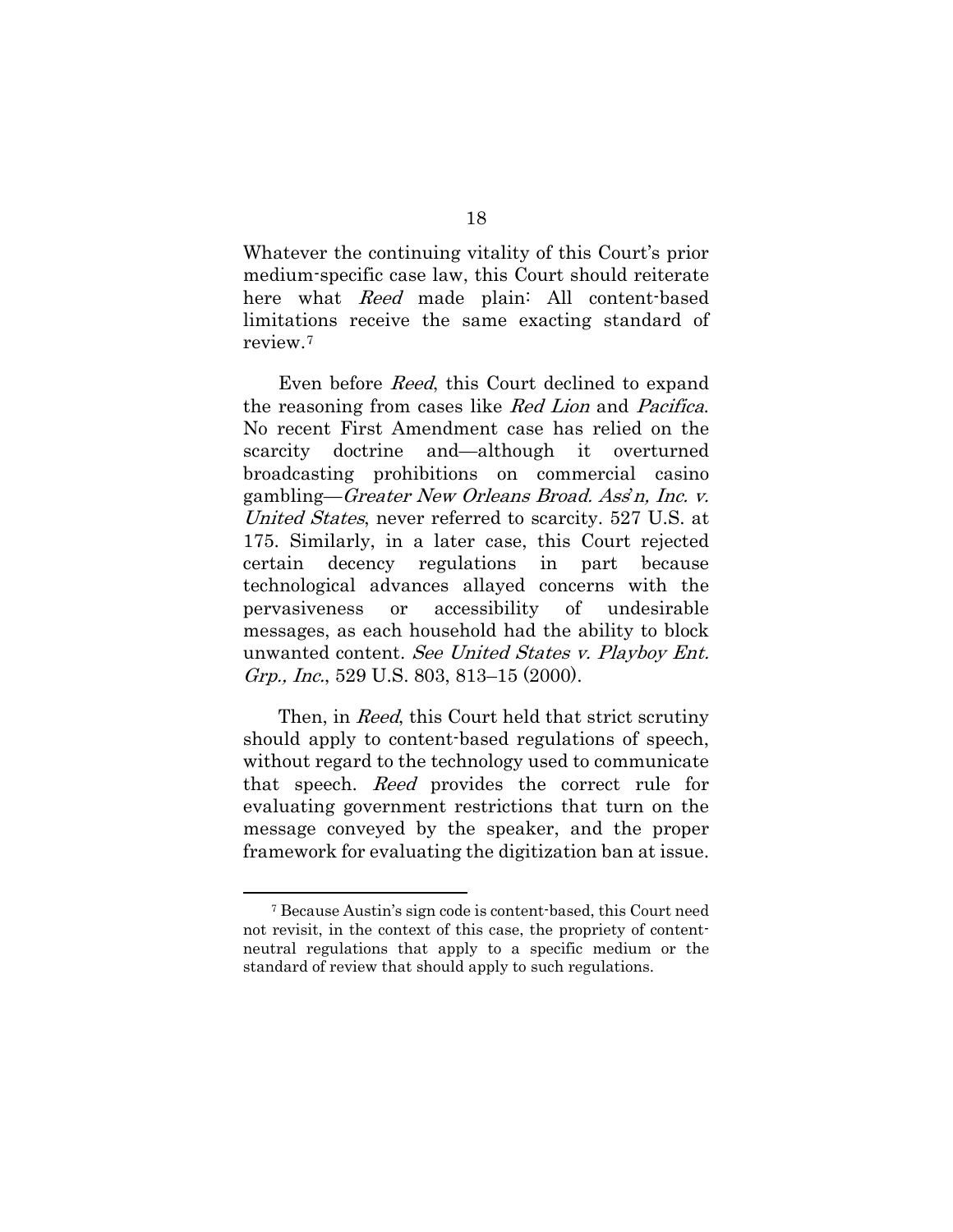In Reed, the Court addressed outdoor regulations of "ideological signs," "political signs," and "temporary directional signs." 576 U.S. at 155. The Court determined that the sign regulations were facial content-based regulations of speech because each pertinent sign category was defined based on the messages conveyed. "The restrictions in the Sign code that apply to any given sign thus depend entirely on the communicative content of the sign." Id. at 164. As a result, the Court applied strict scrutiny and—finding that the regulations were overbroad and underinclusive given the Town's interests in aesthetics and traffic safety—struck down the regulations. Id. at 171–72.

Unlike the cases detailed above, Reed focuses on the subject of the regulation—rather than the medium regulated—to decide the level of scrutiny that applies. The key question under Reed is whether the challenged regulation treats one type of speech differently than another based on the content of the message. That is, Reed focused on the language of the regulation—and whether it created content-based distinctions—rather than whether the speaker was a broadcaster, cable company, sign operator, or another party. As Reed explained, "'speech restrictions based on the identity of the speaker are all too often simply a means to control content,' . . . and 'laws favoring some speakers over others demand strict scrutiny when the legislature's speaker preference reflects a content preference.'" Id. at 170 (internal citations omitted).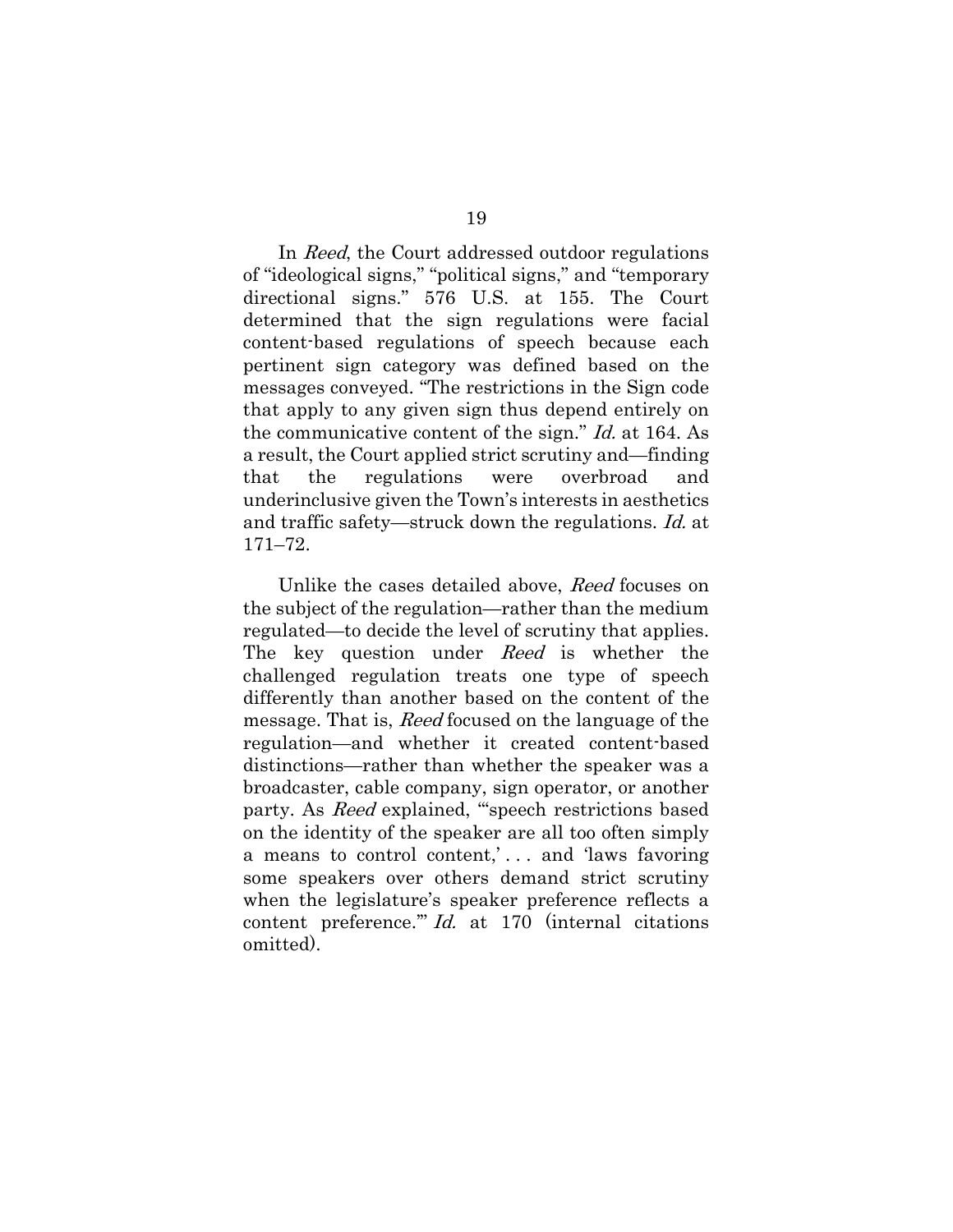Beyond that, Reed suggests a focus on the broad textual guarantees of the First Amendment. Indeed, in marked distinction from many of the cases discussed above, the Court's analysis begins by quoting the First Amendment. Id. at 163. The opinion emphasizes that the First Amendment on its face limits the government's ability to burden speech and that facially content-based restrictions—as well as restrictions that turn on "reference to the content of the regulated speech," id. at 164—are subject to the highest constitutional scrutiny. Further, the opening of Justice Alito's concurrence highlights the First Amendment values of "democratic self-government and the search for truth," emphasizing the historical reasons why government regulations of, and that affect, speech are viewed with suspicion. Id. at 174 (Alito, J., concurring).

<span id="page-26-0"></span>Reed's straightforward First Amendment analysis was reiterated in Barr v. American Ass'n of Political Consultants, Inc., 140 S. Ct. 2335 (2020). In Barr, the Court again focused on the text of the First Amendment and whether the regulation, regardless of the technology used, made distinctions based on content. There, the Court determined that the government-debt exception to the federal robocall restriction—which allowed robocalls for the purpose of government debt collection and no others—was a content-based distinction and subject to strict scrutiny. *See id.* at 2347 ("The law here focuses on whether the caller is *speaking* about a particular topic."). In so holding, the Court did not consider whether robocalling technology ("autodialers"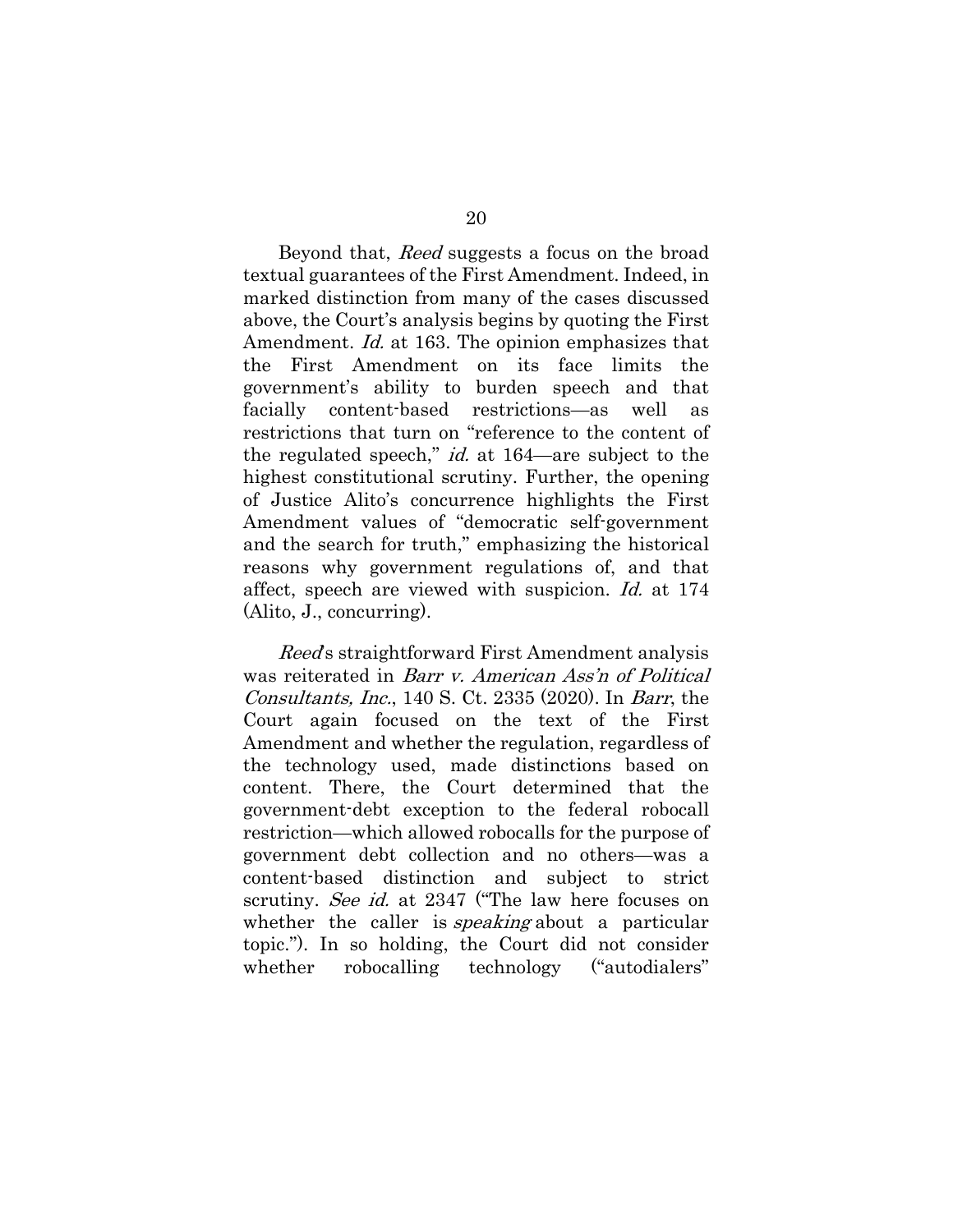regulated by the statute) poses unique societal harms that merit a more relaxed level of scrutiny. Barr thus further signals that the medium-specific era of First Amendment jurisprudence may be coming to a close and provides a road map for how to address the Petitioner's content-based digitization ban.

Austin's sign code distinguishes between onpremises signs and off-premises signs, prohibiting only the latter from installing or using digitized signage. Like in Reed, the Austin sign code defines whether a sign is on-premises or off-premises based on its "function or purpose." 576 U.S. at 163. For an offpremises sign, that function is to advertise, or to direct persons to, something that is "not on that site," requiring the government to consider the message on the off-premises sign to determine compliance. Thus, as Respondent makes clear, whether a sign is offpremises "depend[s] entirely on the communicative content of the sign." Resp. Br. 20 (quoting Reed, 576 U.S. at 164). Austin's digitization ban, therefore, is content-based and subject to strict scrutiny review.

## <span id="page-27-0"></span>**C.** Applying Medium-Specific Standards To Content-Based Limitations Would Undermine Free Speech And Prove Unworkable In Practice.

Apart from conflicting with Reed and this Court's more recent First Amendment cases, Petitioner's suggestion that restrictions for digital signs should receive more lenient judicial review would also undermine free speech and prove unworkable in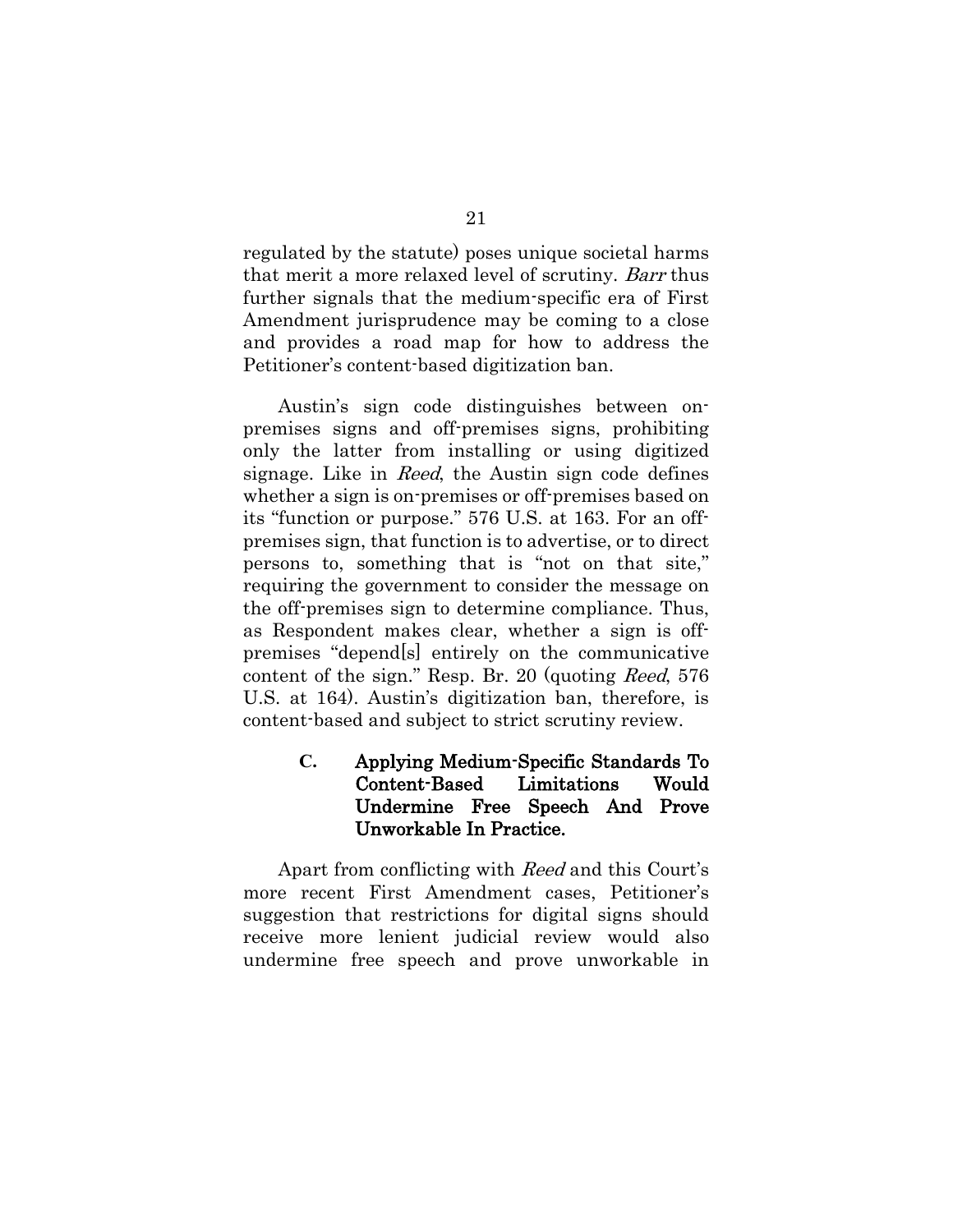practice. First, as alluded to above, a technologyspecific standard conflicts with both the text and purposes of the First Amendment. Second, a technology-specific standard invariably ends up favoring certain speech and communications media over others. Third, as history has shown, this Court's efforts to craft technology-specific standards are fraught with uncertainty and are quickly outpaced by technological development, creating law that does not align with reality. And, fourth, Petitioner has not articulated—and it is not clear from past precedent what legal standard of scrutiny would be applicable to medium-specific, content-based regulations.

First, technology-specific standards contravene the text and spirit of the First Amendment. "The text of the First Amendment makes no distinctions among print, broadcast, and cable media," much less permits technological development to dictate its protections. Denver Area Educ. Telecomm. Consortium, Inc. v. FCC, 518 U.S. 727, 13 n.1 (1996) (Thomas, J., concurring in part). Indeed, regardless of the technology or medium used, "the basic principles of freedom of speech and the press, like the First Amendment's command, do not vary." Burstyn, 343 U.S. at 503 (emphasis added). Such distinctions introduce a hierarchy of speech and speakers that threatens the whole of the First Amendment's protections.

Second, imposing technology-specific standards effectively elevates certain communications or speakers over others based solely on the medium used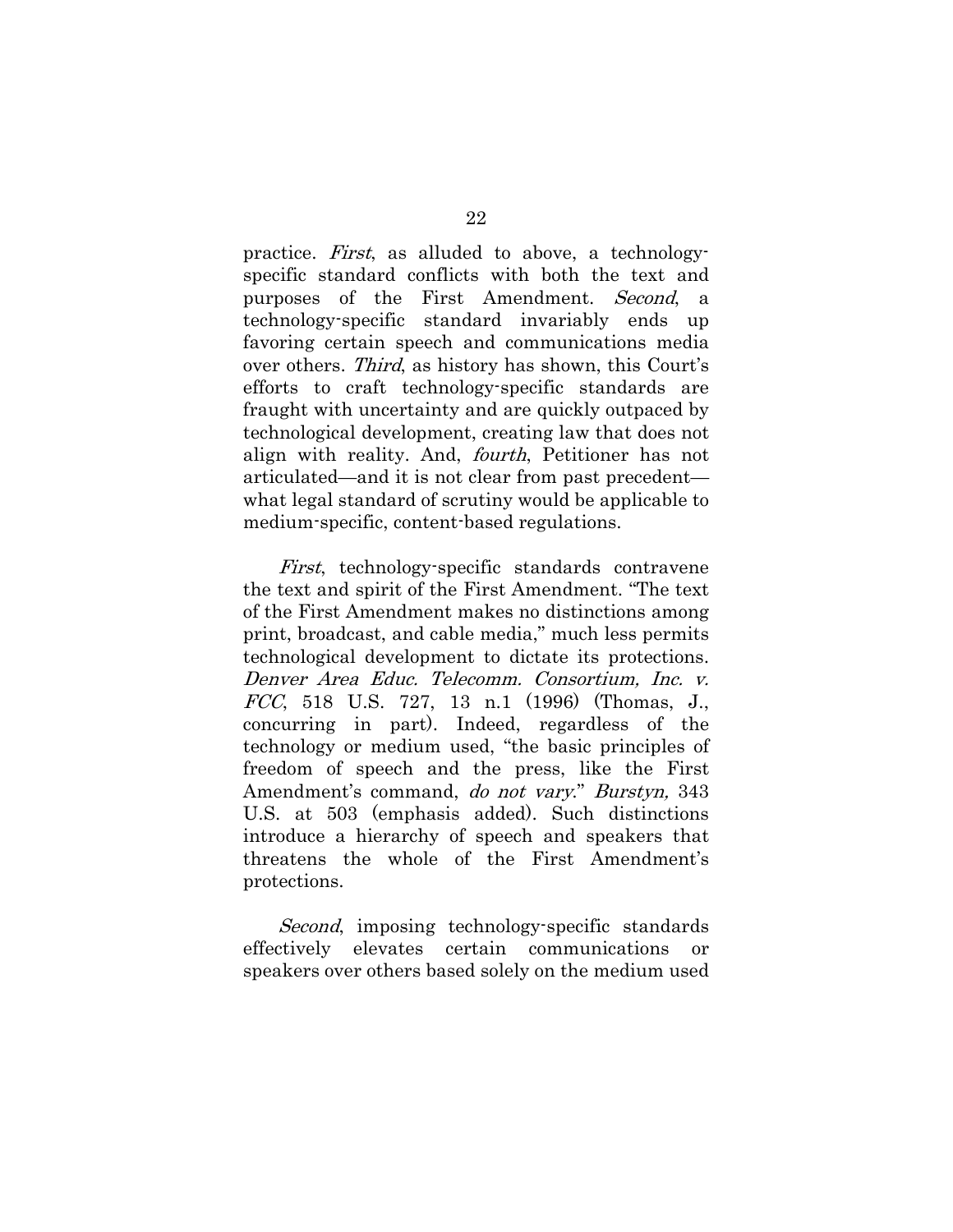to communicate. This is precisely what happened under the scarcity doctrine: the First Amendment "right of the viewers and listeners, not the right of the broadcasters, [was] paramount." Red Lion, 395 U.S. at 390 (citations omitted). The favoring of some speakers over others is not merely an abstract concept. Apart from this case, the Court is now considering a petition for certiorari challenging Clear Channel Outdoor, Inc. v. Director, Department of Finance of Baltimore City, 247 A.3d 740, 755–56 (Md. 2021), in which the Court of Appeals of Maryland affirmed a tax on billboards that effectively granted traditional "newsgathering" organizations greater First Amendment protection than other speech platforms.[8](#page-29-0) Id.

Petitioner's urged expansion of reduced scrutiny for medium-specific regulations harms not only disfavored speakers. Indeed, as recent events have shown, some speakers (and their messages) may be more powerful given the medium on which they communicate. For example, under a reduced standard of scrutiny, the government may be able to target a particularly successful Twitter user with an unpopular message—or a well-known podcast host with a large audience—based on the perceived harms of spreading misinformation via certain platforms. That is not a mere theoretical possibility; some of the most popular social media sites are currently under intense government scrutiny for perceived failure to moderate

<span id="page-29-0"></span><sup>8</sup> The Petition for Certiorari in Clear Channel was filed on August 12, 2021, Supreme Court Case No. 21-219.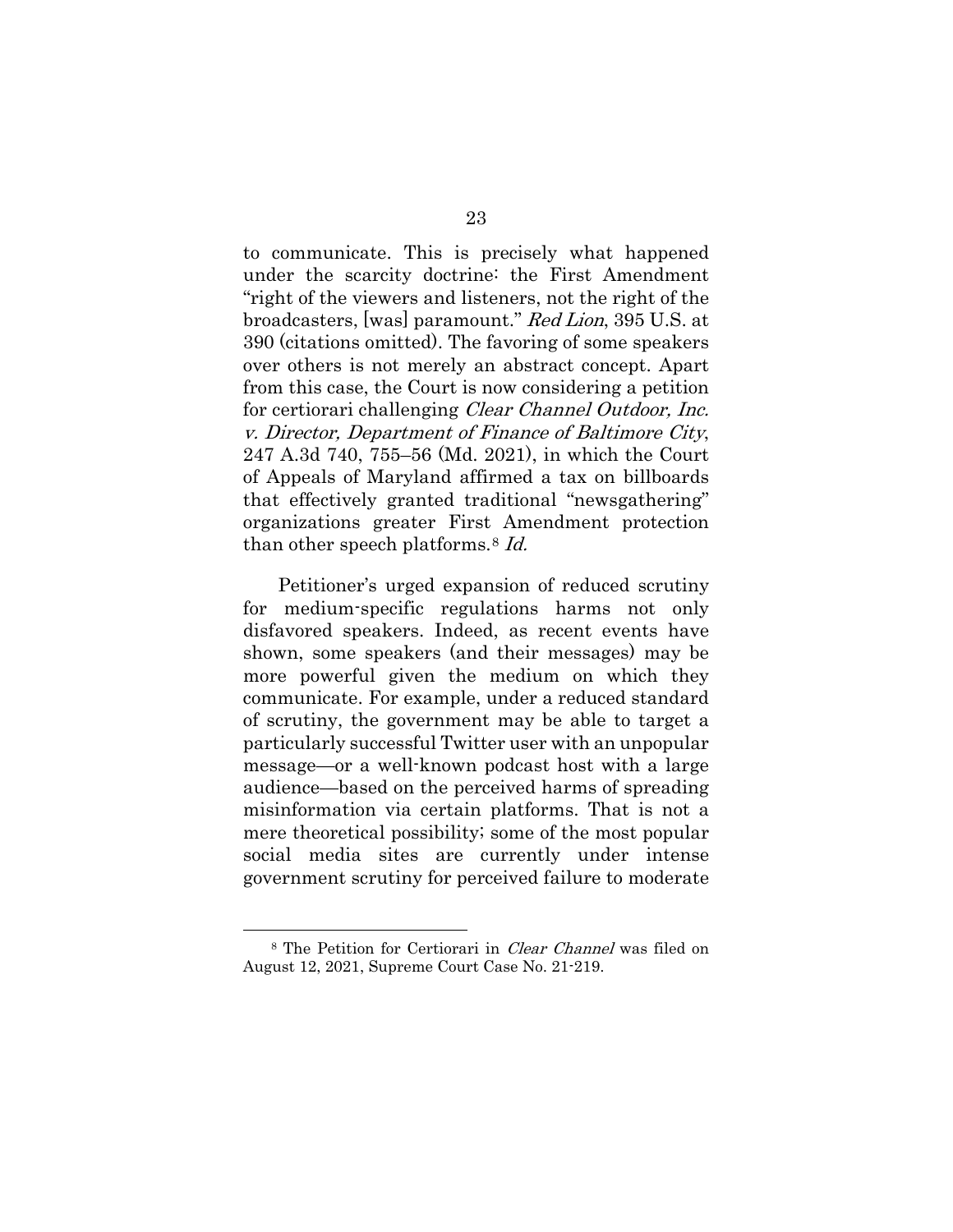their users or enforce community standards.[9](#page-30-0) Disfavored or not, the government must satisfy strict scrutiny if it wishes to impose regulations that seek to single speech out based on its content.

Third, technology-specific standards developed by courts in the context of plodding and fact-specific litigation are quickly outpaced by technological advancements. As noted above, the scarcity doctrine was undercut by the steadily expanding range of electromagnetic spectrum available for commercial use, see Red Lion, 395 U.S. at 397, and the arrival of alternative television technologies, such as cable television and broadcast satellite. See Yoo, THE RISE AND DEMISE OF THE TECHNOLOGY-SPECIFIC APPROACH TO THE FIRST AMENDMENT, 91 GEO. L.J. at 279 (discussing the technological downfall of the scarcity doctrine). And the Court's concerns about the pervasiveness and accessibility of indecent content in Pacifica were quickly undermined as technology developed to grant viewers the ability to control what appeared on their televisions. See id. at 304 (listing technological advancements); see also Playboy, 529 U.S. at 814 (explaining that even "the mere possibility that user-based Internet screening software would 'soon be widely available'" was relevant to the Court's analysis of overbroad cyber-speech restrictions (citing Reno v. ACLU, 521 U.S. 844, 876–77 (1997)). Thus,

<span id="page-30-0"></span><sup>&</sup>lt;sup>9</sup> See, e.g., Oliver Darcy, Social media algorithms to face scrutiny as lawmakers look to curb misinformation, CNN Business, Apr. 27, 2021, https://cnn.it/3ERWYX9.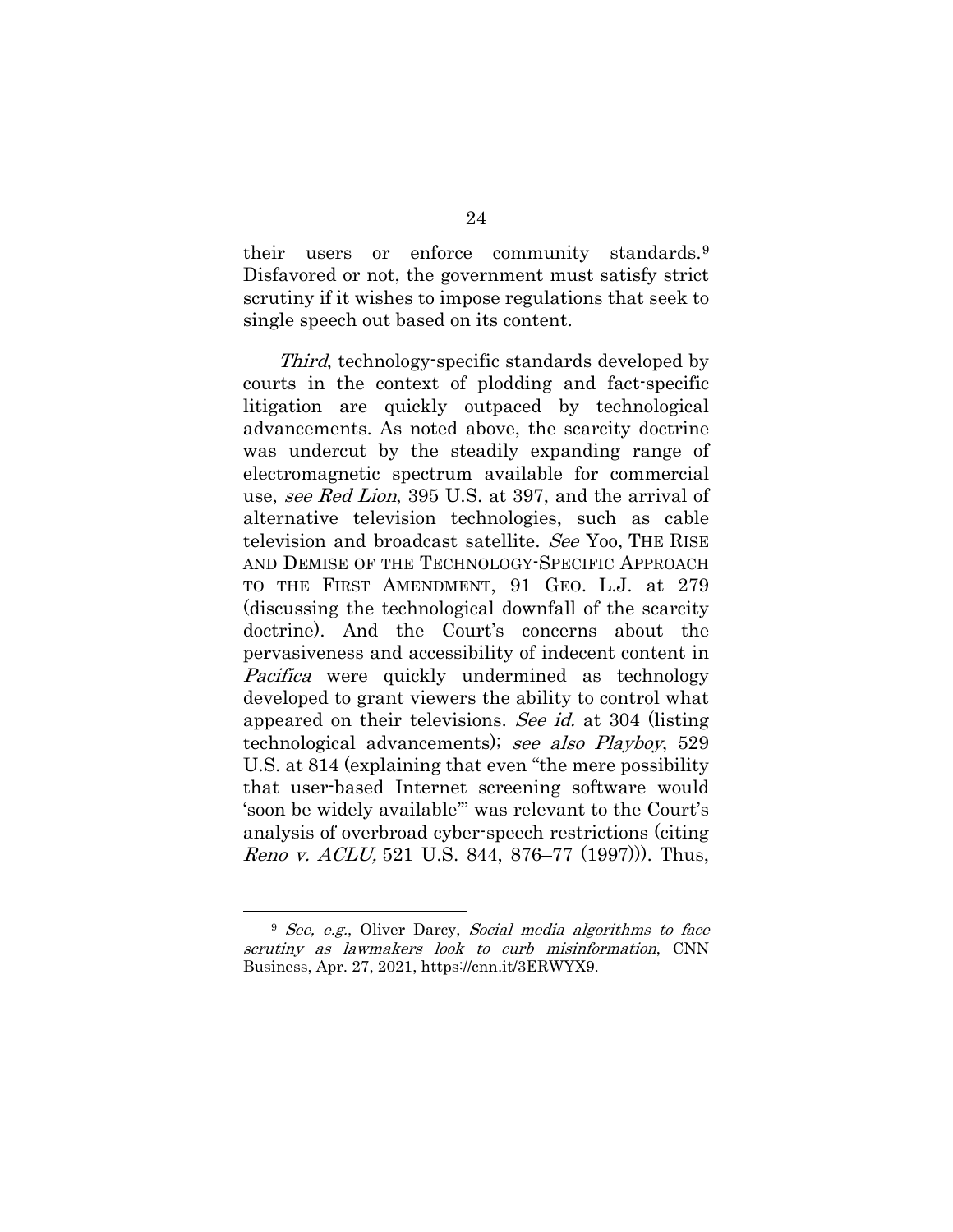any technology-specific standard is likely doomed to the historical dustbin sooner or later.

The government has been especially bad at predicting technological change in the past. In 1959, for example, the U.S. Postmaster General predicted that "[b]efore man reaches the moon, mail will be delivered within hours from New York to California, to Britain, to India or Australia" via rocket mail.<sup>[10](#page-31-0)</sup> The FCC also misguessed regarding FM radio, doubting its technical viability (despite hearing a presentation from its inventor of a jazz band performance) and delaying in the adoption of this radio technology for over twenty years.[11](#page-31-1) Similarly, cell phone technology was conceived in the 1940s and featured in the Saturday Evening Post, and wireline carriers urged the FCC to allocate capacity for a mobile wireless network. The FCC, however, denied that request and limited the amount of spectrum available for its use, resulting in a development lag and delaying widespread commercial application for at least forty years.[12](#page-31-2) Thus, the government's failure to anticipate can, and has, harmed innovation and slowed technological development.

<span id="page-31-0"></span><sup>&</sup>lt;sup>10</sup> Bob Greene, When the Post Office Was the Bomb, Wall St. J., Aug. 24, 2020, https://on.wsj.com/3i72eMO.

<span id="page-31-2"></span><span id="page-31-1"></span><sup>11</sup> Thomas Winslow Hazlett, The Political Spectrum: The Tumultuous Liberation of Wireless Technology, From Herbert Hoover to the Smartphone 64–68 (2017).

<sup>12</sup> See id. at 176–78.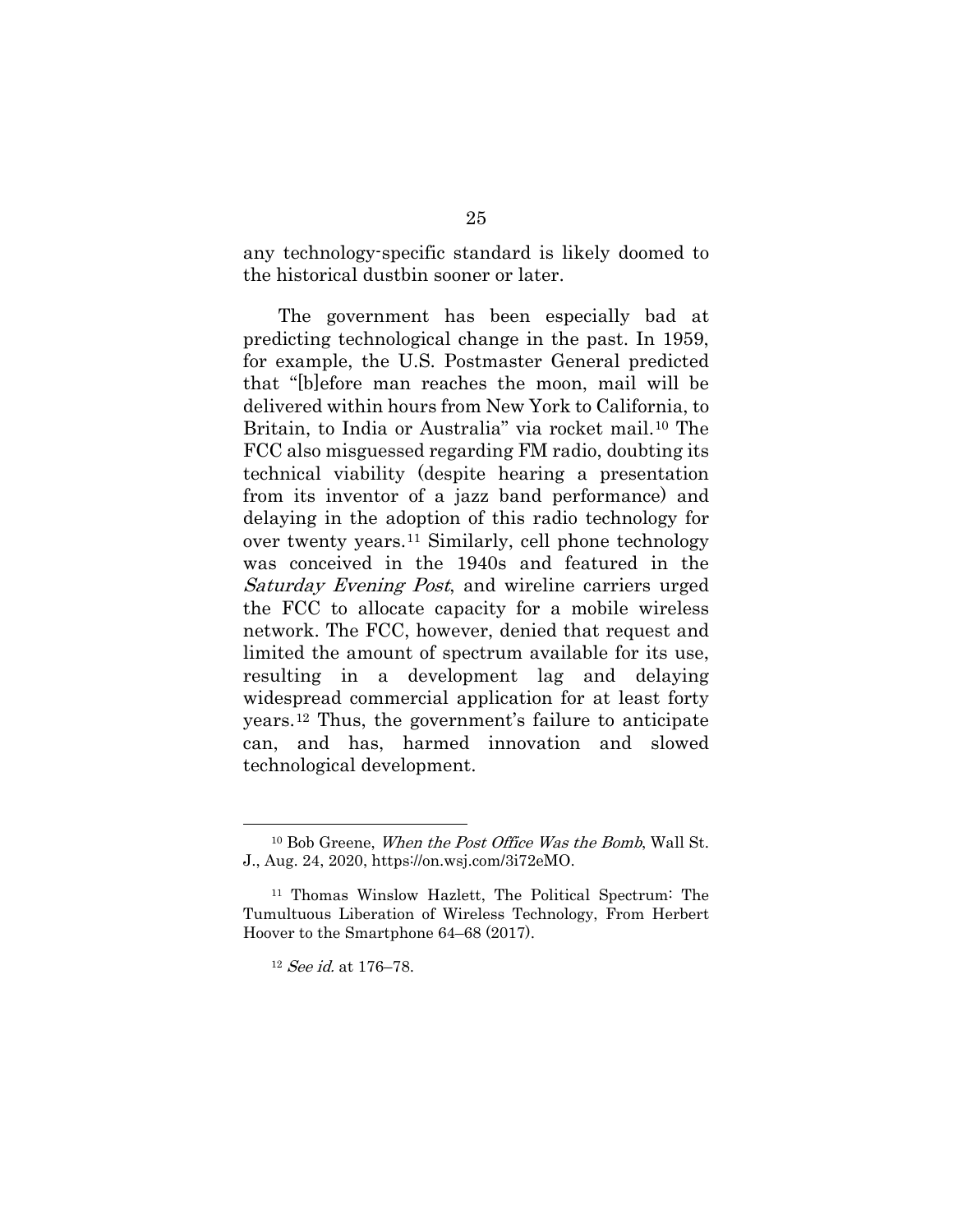Further, even with a crystal ball, medium-specific standards are increasingly unworkable in light of new media that cannot be clearly defined and thus cannot fit neatly into a particular regulatory box. For example, courts might be hard-pressed to assign a unique standard of review to hybrid services like Voice over Internet Protocols (telephone services via IP networks) or streaming video services that offer a mix of cable channels and original programming. Such new technology promises to "collapse entirely" the distinctions between media. Yoo, VERTICAL INTEGRATION AND MEDIA REGULATION IN THE NEW ECONOMY, 19 YALE J. ON REG. at 289. "Once all communications are reduced to bits and bytes, they can be transmitted via any technology," and "the distinctions drawn in the columns and the rows represented in Table XI [of the Communications Act] will no longer remain coherent as a regulatory approach." Id.

Fourth, Petitioner cannot clearly articulate what type of standard should be applied for mediumspecific, content-based restrictions, were it even to be workable. Petitioner tries to shoehorn its regulation into an intermediate scrutiny framework (Pet. Br. 38), but never says whether intermediate scrutiny is appropriate for all such regulations. Petitioner's claim that its digitization ban merely addresses "the relationship between a particular form of speech and a location" (*id.*) arguably invites the even less onerous rational-basis review. Petitioner may even be suggesting that this Court should impose a sliding scale of scrutiny depending on the government's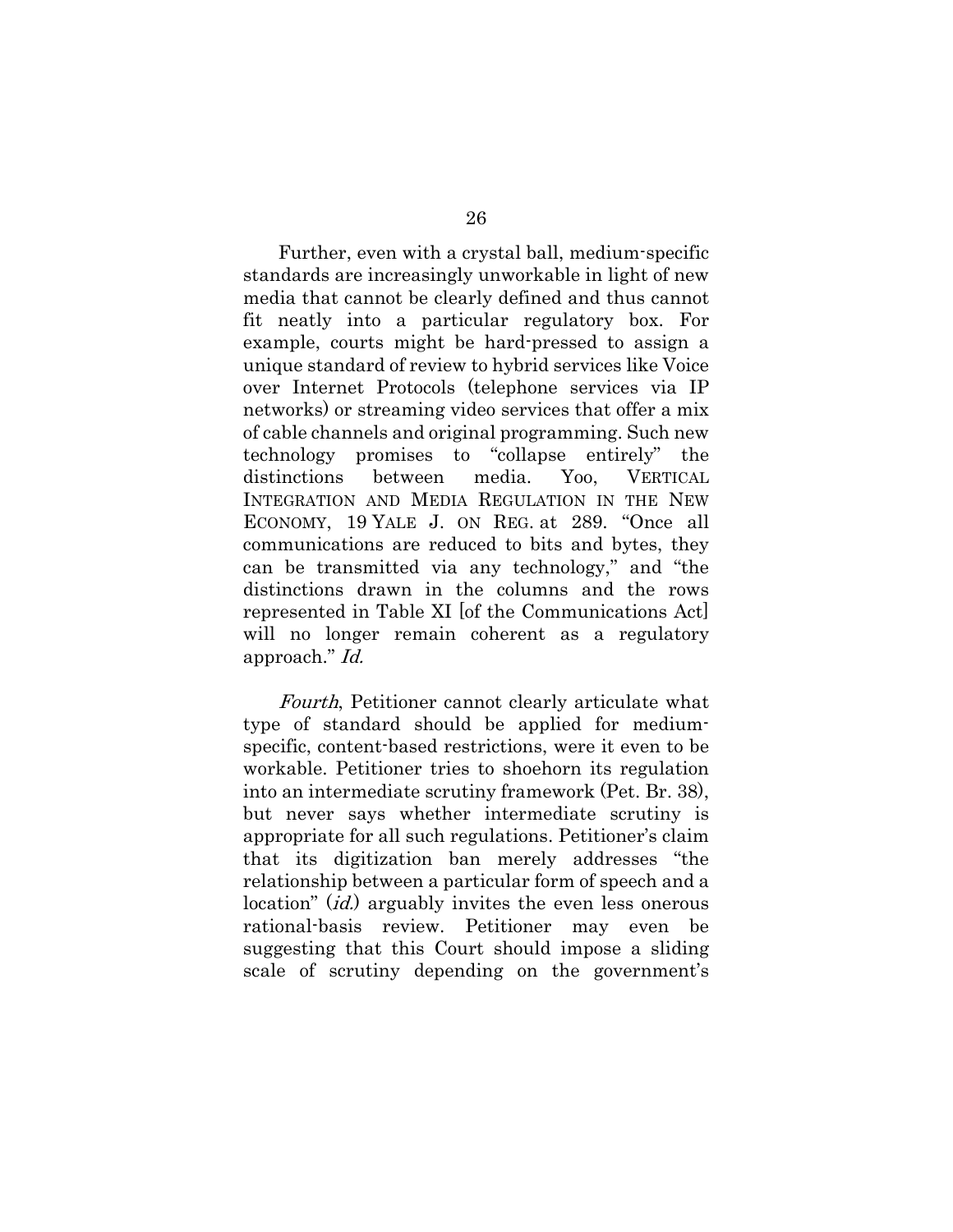asserted interests and the nature of the medium being regulated. This Court is left to speculate on these issues, all of which contain the potential to further erode First Amendment protections for a wide variety of messages.

#### <span id="page-33-0"></span>**II.** TECHNOLOGICAL DISTINCTIONS ARE BETTER DRAWN IN EVALUATING NARROW TAILORING.

As detailed above, strict scrutiny is the appropriate legal standard for content-based speech restrictions like Austin's digitization ban. If the alleged harms of digitization or billboards generally should play any role in the Court's First Amendment analysis, those concerns are best addressed in the application of strict scrutiny. That is, the Court may address any technology-specific concerns when determining whether the pertinent regulation is narrowly tailored to achieve the government's stated compelling interests.

Narrow-tailoring analysis is designed to account for the diverse government interests that may arise in a First Amendment challenge, including changing technology. Addressing technological specifics at this stage of the analysis could still protect the important interests that underlie the First Amendment while making appropriate allowance for factual circumstances and the government's asserted interests.

In the context of billboards and digitized signs, although it is conceivable that government interests in traffic safety and aesthetics could support a narrowly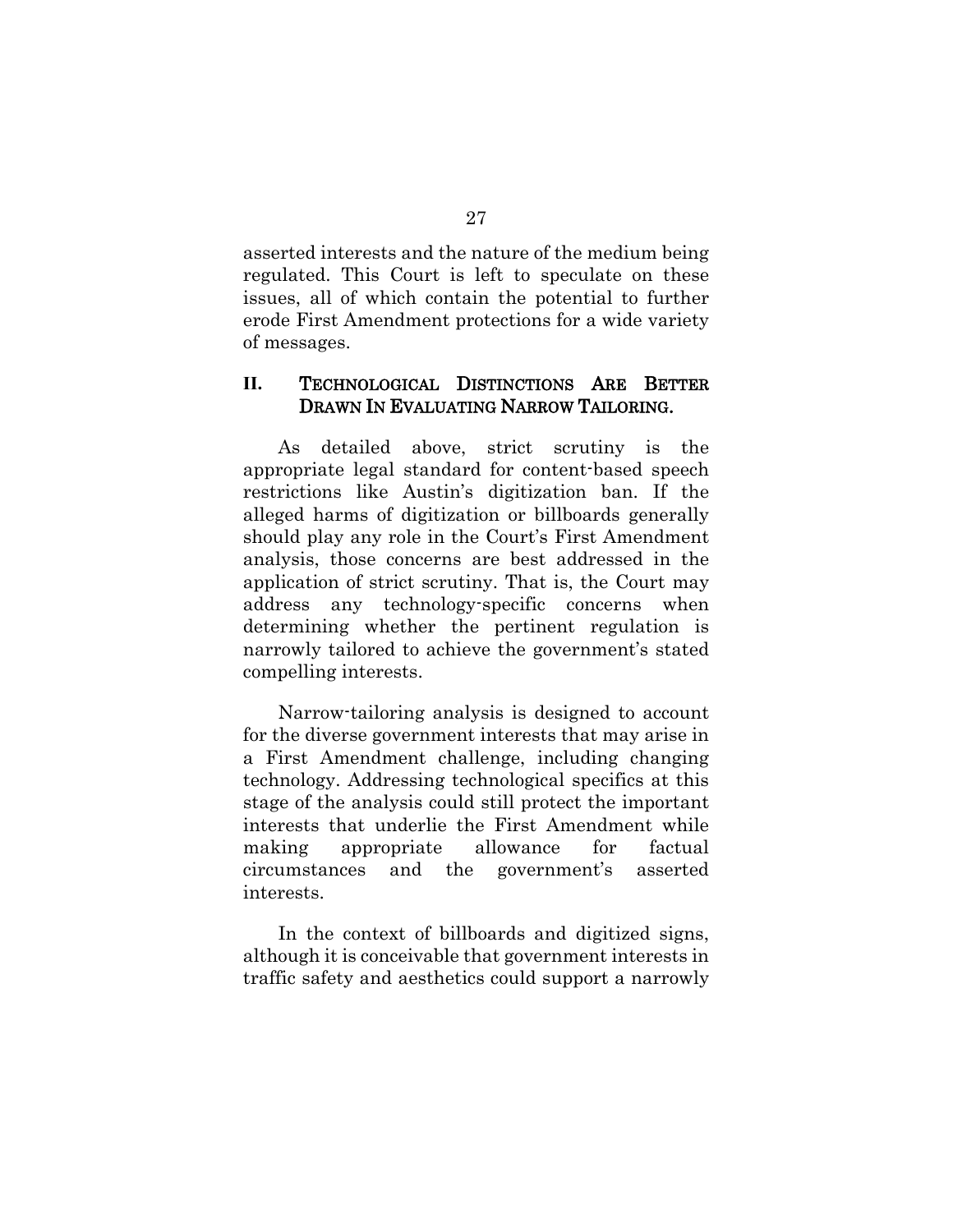<span id="page-34-0"></span>tailored sign ordinance, Austin's digitization ban clearly fails. Even if Austin's interests in aesthetics and traffic safety are sufficiently compelling, Petitioner provides no basis for its differential treatment of signs displaying on-premises and offpremises messages. For example, Petitioner claims that "[d]igital billboards . . . exacerbate ['both aesthetic and traffic safety concerns']," Pet. Br. 15, yet Austin's regulation allows digital billboards to be installed for on-premises advertising, J.A. 76 (Austin City Code § 25-10-102(6)). Petitioner cannot claim, on one hand, that off-premises digital billboards are an eyesore and put drivers at risk, and on the other hand, allow on-premises digital billboards to be displayed without restriction. Thus, much like the sign policy at issue in Reed, Austin's digitization ban is fatally underinclusive. Reed, 576 U.S. at 171.

Narrow-tailoring analysis is also the appropriate point at which to consider related federal regulatory schemes like the Highway Beautification Act, Pub. L. No. 89-285, 79 Stat. 1028. Petitioner claims that overturning the digitization ban here will overturn all regulations passed to advance the Highway Beautification Act that distinguish between onpremises and off-premises signs. But that is not—and need not be—so. First, as Respondent points out, many localities have passed sign regulations that do not flout Reed, either by regulating only commercial speech or by omitting premises distinctions and imposing only content-neutral limitations. See Resp. Br. 37–40. Further, it is possible for the Highway Beautification Act to survive strict scrutiny, due to its use of the non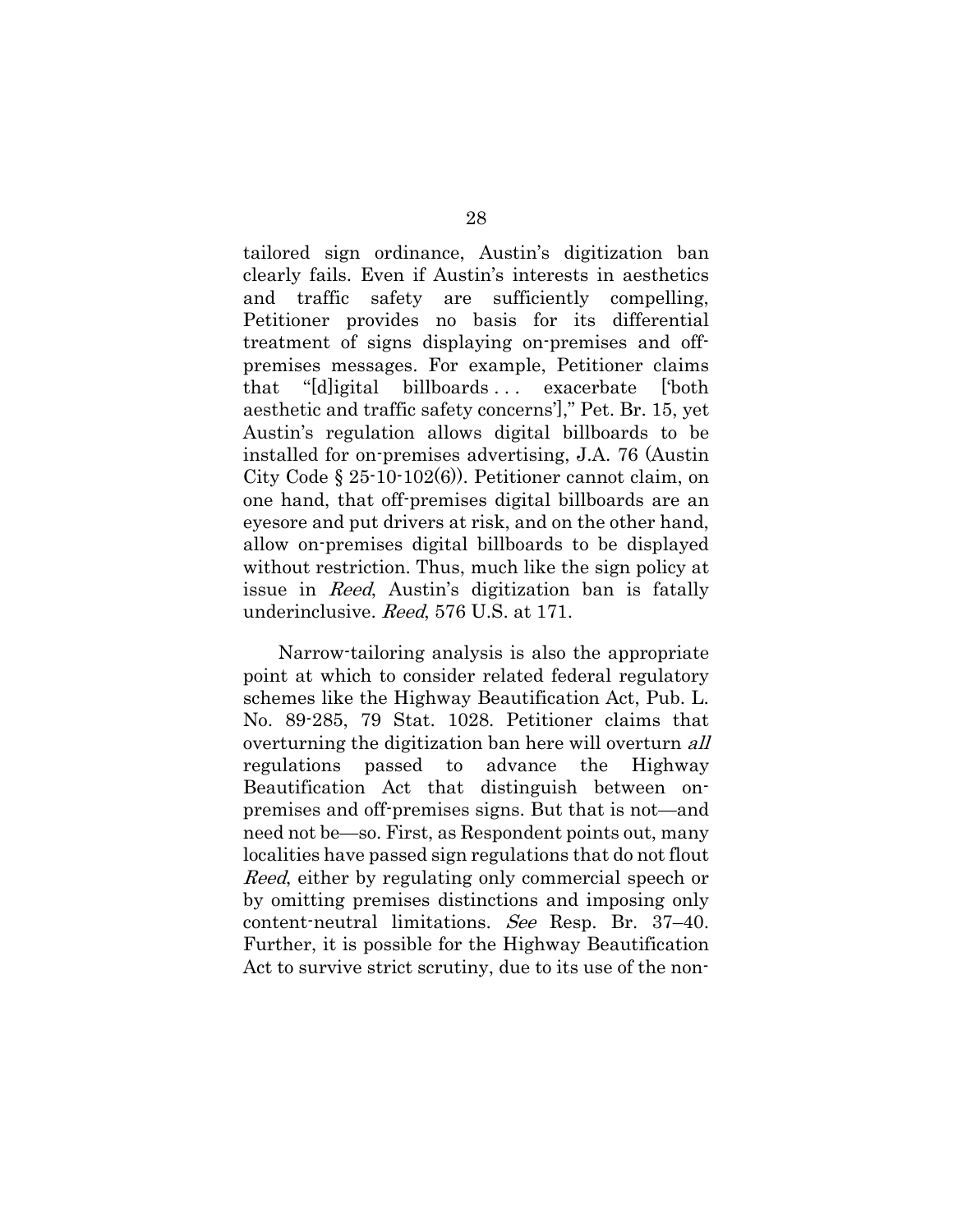content characteristics of billboards, narrow application, and close connection to the government's stated interests. Id. at 40–42.

A narrow-tailoring analysis is precisely the occasion to evaluate a locality's interests in maintaining federal funding, ensuring traffic safety, or protecting aesthetics, and to ensure that those interests are appropriately served by the challenged regulation. The government's concern for the Highway Beautification Act is understandable, but as in Barr, this "slippery-slope argument is unpersuasive." 140 S. Ct. at 2347. Courts are well-equipped to conduct strictscrutiny analysis and to fairly evaluate a locality's interests, including those related to federal funding and coordination with the Highway Beautification Act. Moreover, the fear of errant invalidation of regulations passed in relation to the Highway Beautification Act is particularly weak given the government's acknowledgment that the Act is narrower in relevant parts than Austin's digitization ban. See U.S. Br. 8.